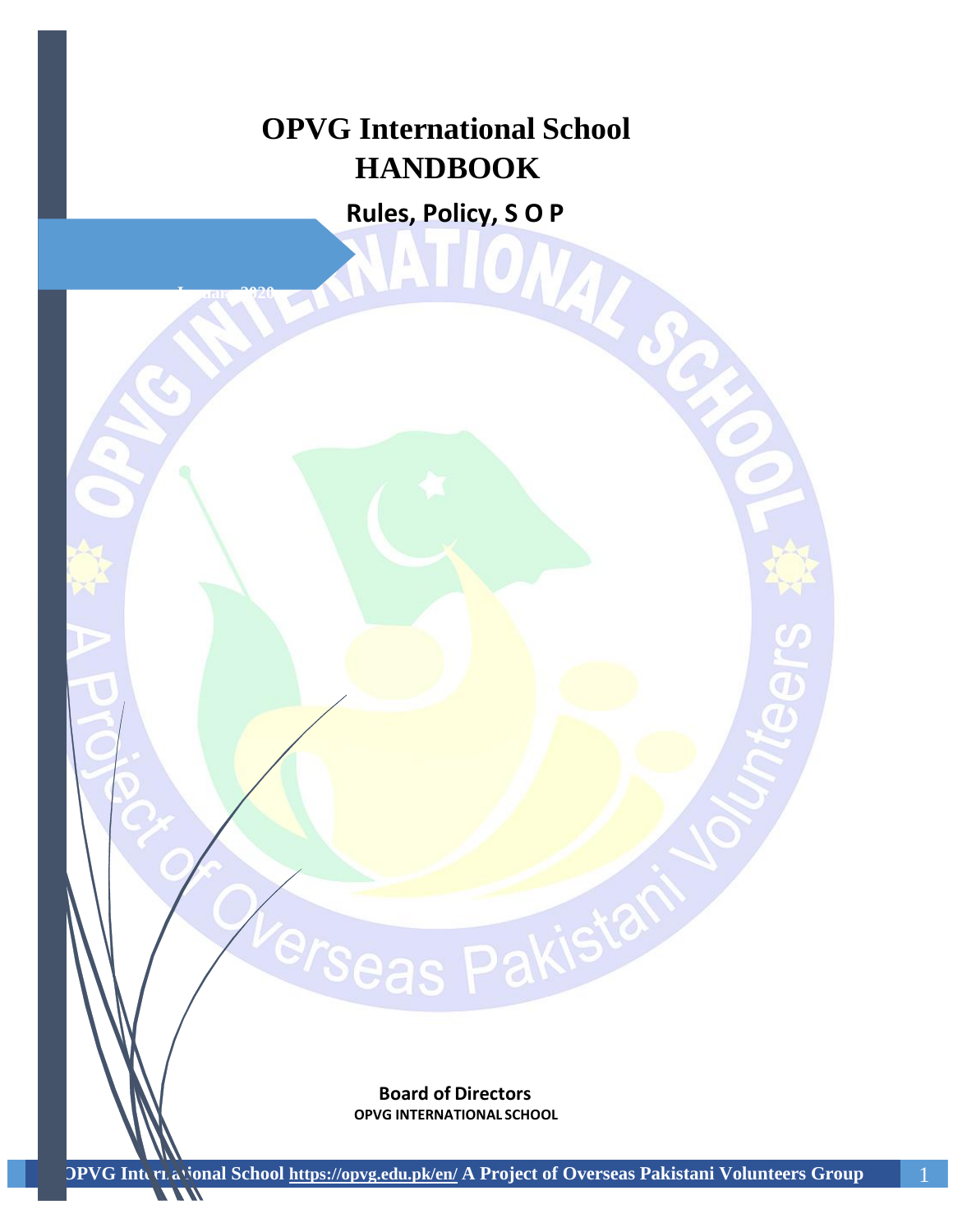#### **STATEMENT**

**This Handbook will provide you information to help bolster your understanding of the philosophy, policies, rules, and administrative guidelines of the OPVG International School (OPVG).**

**The primary objective of the OPVG Administration is to provide the best possible education for its students and to ensure academic and character excellence. In order to accomplish this objective, it is necessary to establish certain rules and regulations that must be adhered to equally among all in order to maintain a high level of efficiency. The teachers of OPVG play an indispensable role in helping the Administration maintain an environment conducive to providing the highest quality of education. The task of educating children is indeed challenging and often overwhelming. With the blessings of Allah (SWT) and the help of our teaching staff, we are confident in our ability to cultivate academic and character excellence within our students.**

# **CHANGES IN RULES AND POLICIES**

 **OPVG periodically reviews the rules and policies set forth in this Handbook. OPVG, in its sole discretion, may change rules and policies and will keep you informed of such changes**

# **EQUAL EMPLOYMENT OPPORTUNITY**

 **The OPVG International School seeks to employ the best-qualified people in all positions throughout the school and to provide equal employment opportunity for all employees and applicants for employment regardless of race, color, sex, religion, national origin, ancestry, military service, disability or age, except where such a classification is a bona fide occupational qualification.**

#### **Vision**

**Develop OPVG International School with qualified teachers and accredited curriculum that meets the academic needs of the students. We are committed to the belief that OPVG will become a one-of-a-kind school in Pakistan, so that the students may become our future role models and leaders for humanity.**

#### **Mission**

**The Mission of OPVG is to draw together parents, staff, and community members to provide support and education for students so they can succeed in their education journey.**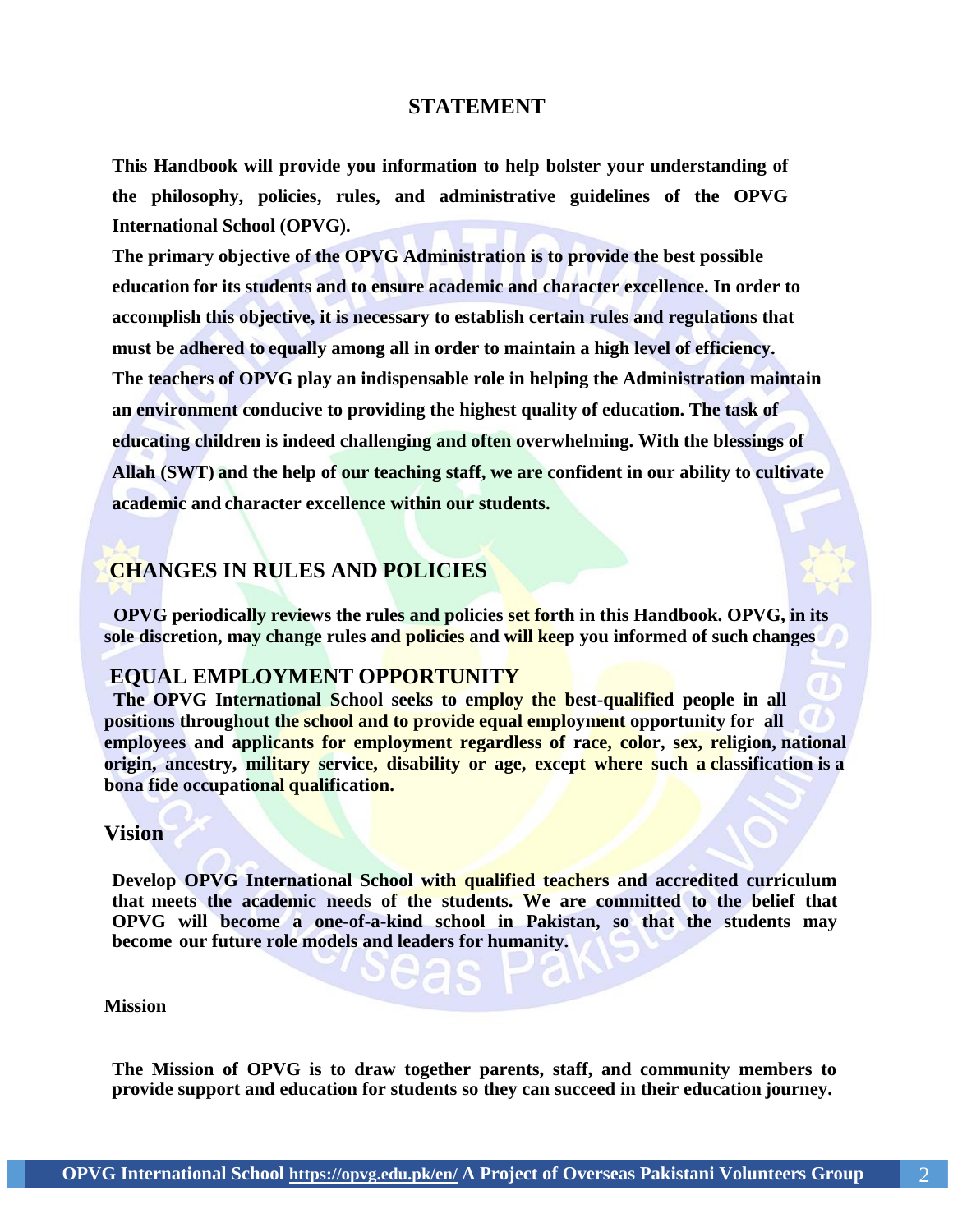### **Philosophy**

**The OPVG International School (OPVG) staff embraces the philosophy that every student is equal, unique, capable, and worthy of the best education possible. The future of the community depends upon an educated and responsible community that is grounded in Islamic tenets and principles. Islam encourages all to acquire knowledge throughout their life and elevates those who have knowledge over those who are lacking. Allah says in the holy Quran:**

*"Allah will exalt in degree those of you who believe and who have been granted knowledge and Allah is aware of what you do."* **(Al-Quran 58:11),**

**Also, as narrated by Abdullah bin Mas'oud (may Allah be pleased with him), the Prophet (peace be upon him) said, "Do not wish to be like anyone except in two cases. The first is a person whom Allah has given wealth, and he spends it righteously. The second is to whom Allah has given wisdom, and he acts according to it and teaches it to others".**

**Thus, OPVG International School (OPVG) is dedicated to provide learning environment and academic preparation of children under decent atmosphere to compete for success in this fast changing life and hereafter.**

#### **Commitment**

**OPVG International School (OPVG) is committed to:**

- **Provide a safe and orderly environment to the students, which is conducive to learning.**
- **Meet the expectations of the parents, faculty, and students.**
- **Provide students the learning opportunities with the highest standards of education commensurate with Ministry of Education guidelines.**
- **Involve parents and the community in school activities and program to ensure their active participation in the school affairs.**
- **Use measures of student achievement as a basis for program evaluation.**

# **School Policy Non-discrimination**

**OPVG International School (OPVG) in the administration of its educational policy, hiring policy, admissions policy, scholarships, loan programs, athletic and other school administered programs, does not unlawfully discriminate in any aspect of employment, recruitment, promotion, benefits, training, job duties and termination on the basis of race, color,sexual orientation, religion, gender, national origin, ethnic origin, age, disability, or maritalstatu**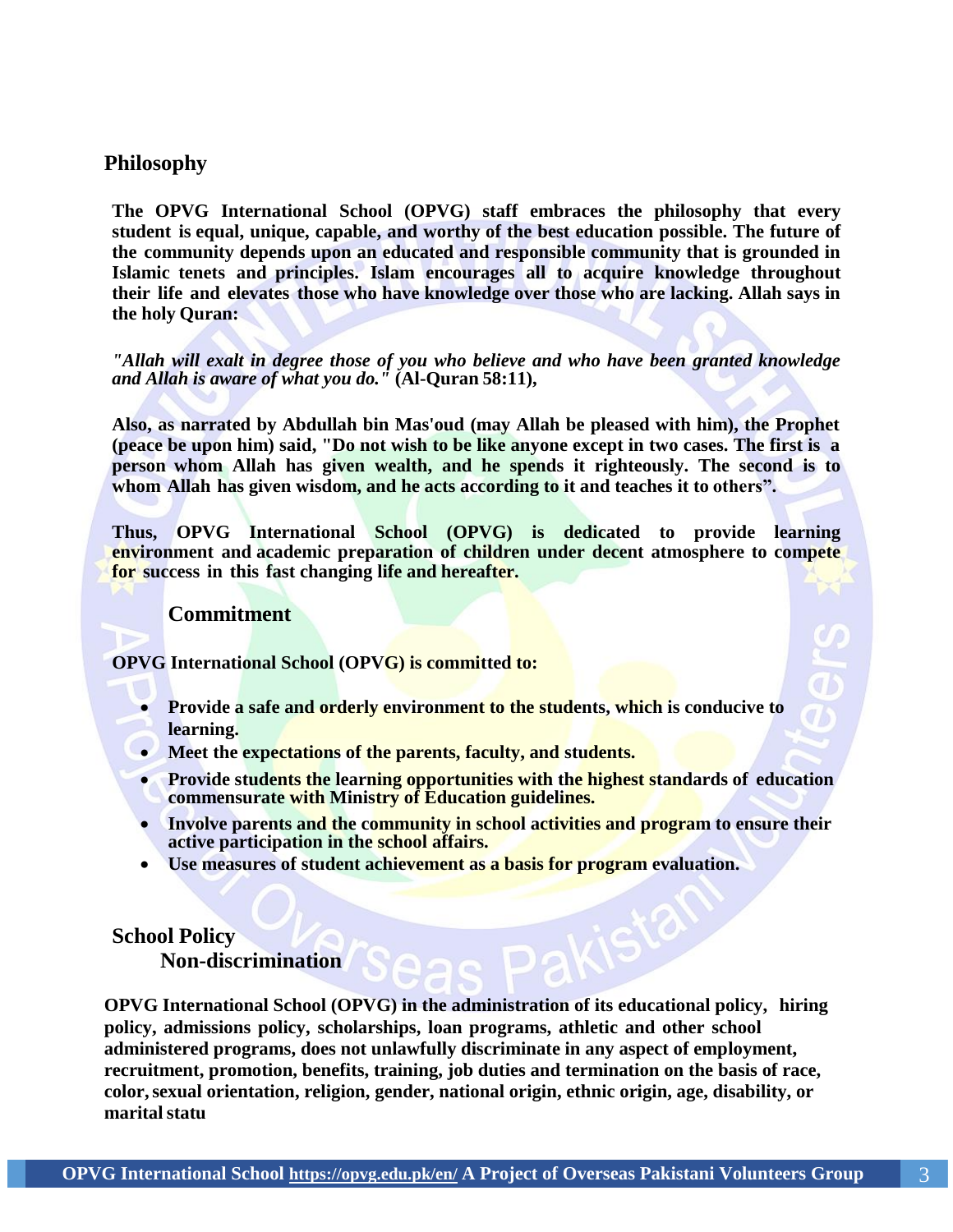#### **Sexual Harassment**

**OPVG International School (OPVG) respects the dignity and integrity of its employees and students to provide a work environment free of all forms of sexual harassment which includes,**

**actions, words, jokes, or comments based on an individual's sex, race, color, national origin, age, religion, disability, sexual orientation, or any other physical, verbal conduct and behavior of a sexual nature.**

#### **OPVG History**

**OPVG Public School Lahore (OPVG) was established in 20015 and OPVG International School Is 2 nd branch of OPVG at Quetta .**

#### **Working Hours**

**Salaried, full-time employees are expected to work 8:10 am to 2:30 pm from Monday to Saturday, Ramadan timing as per Gov order depend on weather and other school`stiming. Non-salaried, or part-time employees, will work the hours that they have contractually agreed upon. They are required to clock-In/clock-out on their work days. Payment will be according to the contracted number of hours. Part-time employees are not to exceed the contracted total number of hours without pre-approval by the School Principal. Early clock-in and late clock-out times will not be considered part of the work hours, and will not be compensated. All part-time employees are required to verify and sign their timesheets before processing the payroll.**

# **School Curriculum**

**OPVG International School (OPVG) school has made every effort to choose the best curriculum in conjunction with school curriculum. To foster within each student, the principle of submission to the will of Allah (SWT) as the essential element in achieving human excellence, OPVG International School (OPVG) is dedicated to providing our children with a learning environment of the highest caliber. The educational program aims to meet not only the physical, emotional, and educational needs of our children, but also their spiritual needs as well.**

**Besides the core academic subjects of Language Arts, History, Social Studies, Math, Science, Physical Education (PE), Technology and Computer. For books detail you may visit<https://opvg.edu.pk/en/academic/classes>**

**Teachers are expected to participate in major School events. These include, but not limited to the following:**

- **Quran recitation and Tajweed Contests**
- **Literature, Art, and Science (LAS) Fair**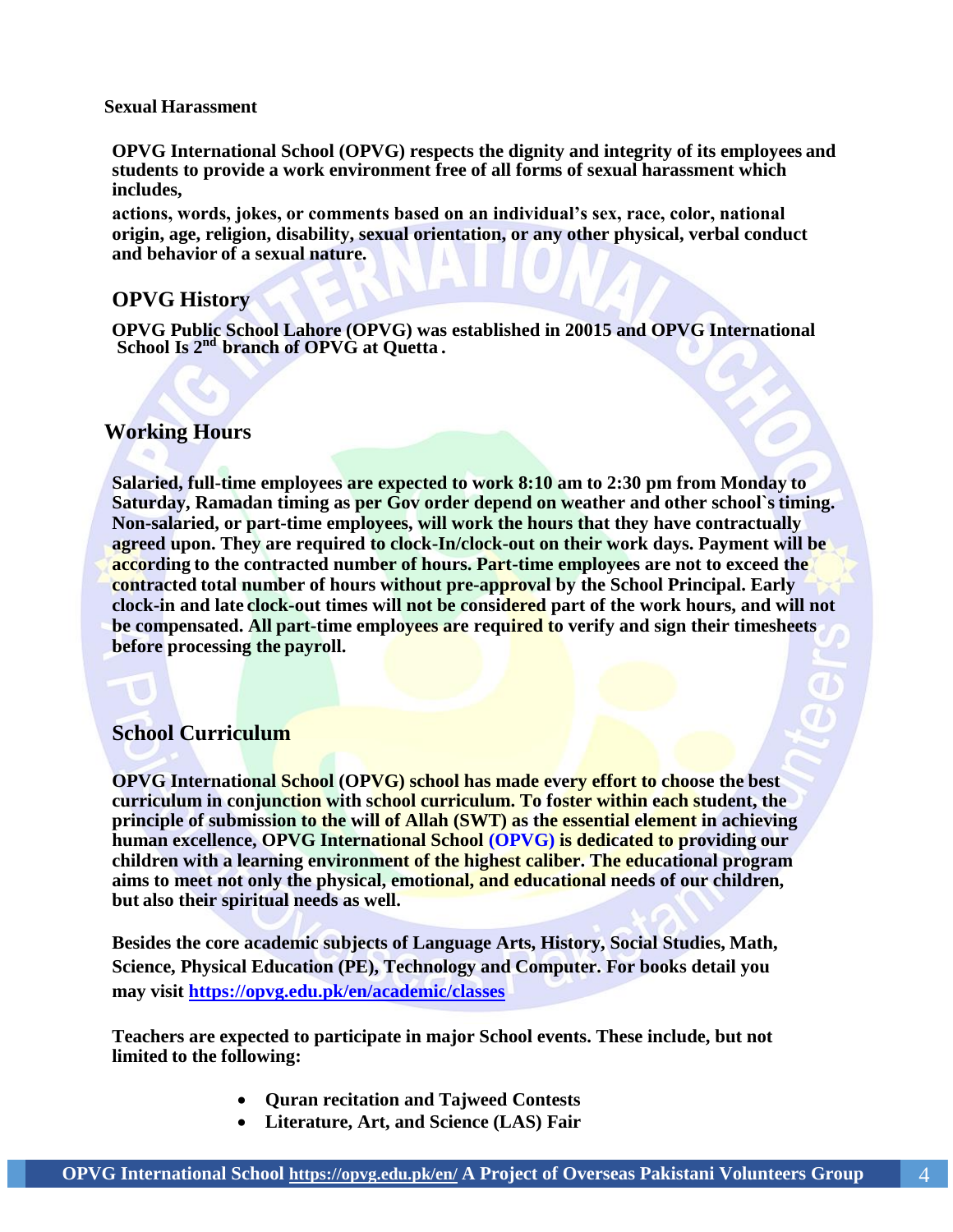- **Sports Competition**
- **Spelling Bee / Reading competition**

# **Qualifications of Teachers**

**Teaching license, or equivalent qualification. English speaking must for all staff Extensive knowledge of the subject assigned, Computer operating is must for all staff General knowledge of curriculum and instruction techniques.**

**It is expected that the staff members will honor their commitment to work at OPVG International School for the full academic year. In view of the difficulties, the children face in adjusting themselves to frequent staff changes during the school year, this commitment is crucial, and must be sincerely observed.**

**Admin dept. is responsible to maintain the records of employees the following information and documents on file at OPVG International School:**

- **Copies of school diploma, degrees, transcripts, and certification.**
- **A current copy of the resume or curriculum vitae.**
- **Documents that ascertain that the person is legally authorized to work in the Pakistan**
- **Copy of valid government-issued photo ID.**
- **Finger prints as required from all those who work with children.**
- **Any other documentation required by the OPVG administration.**
- **Permission letter signed by guardian / Husband**

# **First Aid Training**

**It is a mandatory requirement for all teaching and non-teaching staff of OPVGR Public School (OPVG) to obtain necessary training and certification to conduct First Aid and CPR for children, and adults. The OPVG administration will arrange for the staff training.**

# **Ethics**

**All teaching and non-teaching staff of OPVG shall:**

- **Demonstrate character qualities such as mutual respect, courtesy, gratitude, flexibility and integrity towards fellow staff and communicate with each other in a respectful and professional manner, with due regard to individuality, confidentiality, privacy and feelings of each other.**
- **Present themselves as professional educators and role models with strong moral character consistent with teaching. They must respect individuality, confidentiality, privacy, as well as the feelings of other staff members.**
- **Abide by precept and example the highest Islamic virtue and personal decorum,**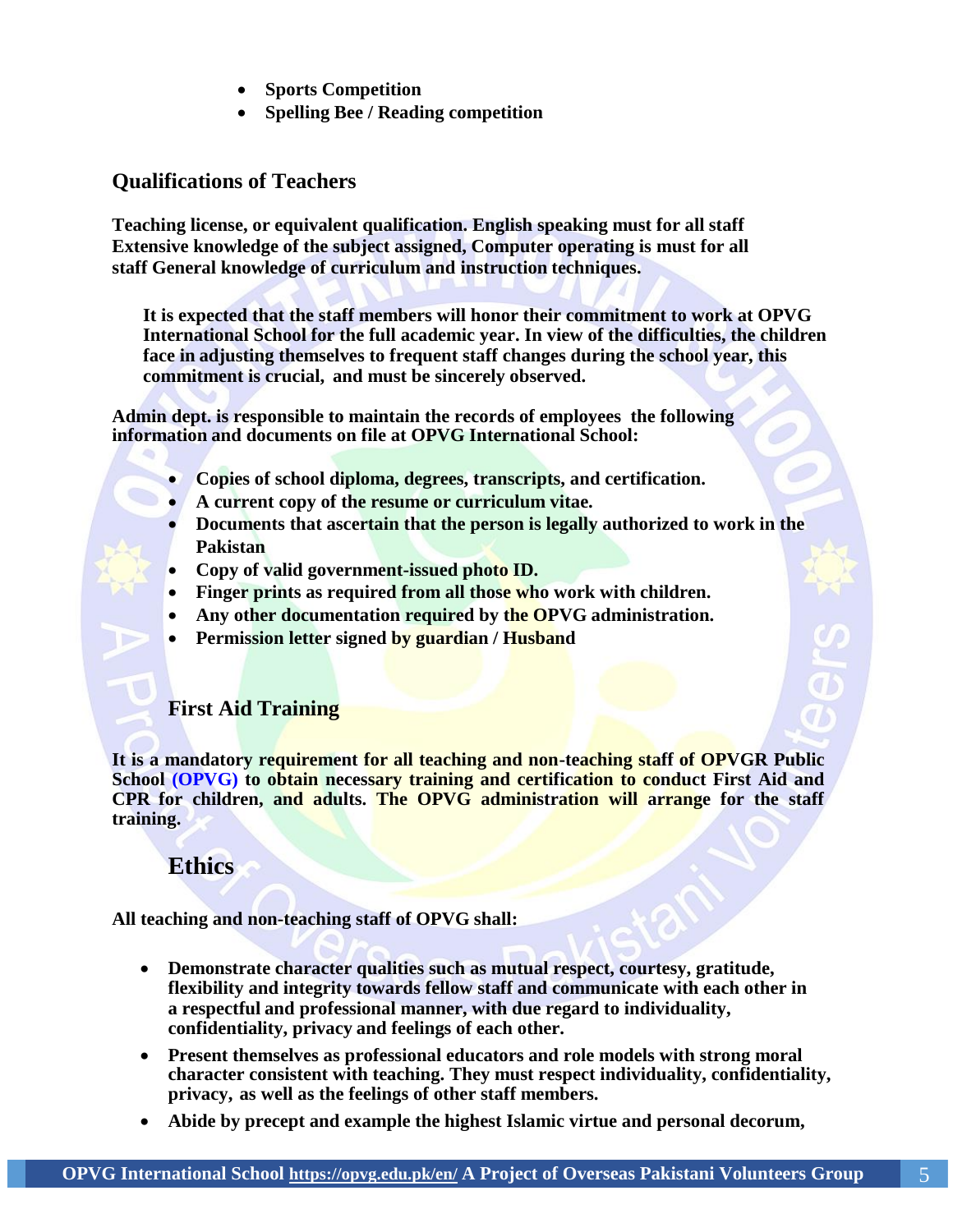**both in and out of school to students, to parents, and fellow faculty members in judgment, respect, and Islamic living.**

- **Complete the task on time given by management**
- **Official language is English , Using other language strictly not allowed**
- **Computer skills is mandatory for all teaching staff.**

**Violation of any above requirements may result in termination of employment.**

**Daily Procedure**

**All teaching staff of OPVG must:**

- **Arrive at least 15 minutes before time of duty.**
- **Make sure that class related tasks are completed every day ahead of time.**
- **Do not leave the class room at the end of day until all desks are cleared, put in orderly formation, all items (pencils, paper, books, trash etc.) are cleared from**   $\alpha$ **the floor, chairs are stacked, and lights are turned off.**
- **Class teachers must lead their students to the dismissal area on a daily basis.**
- **Staff members will be responsible for the neatness and cleanliness of their classrooms and work areas on a daily basis.**
- In case a faculty member needs to leave the school during work hours, he/she must **have signed approval from the Principal**
- **Do not leave the classroom during lecture**

# **Morning Assembly**

**Assembly is one of the important functions of the school. It is held daily from 8:30 am. Assembly provides a good opportunity to bring the entire school together once every day.**  It strengthens discipline in school. Assembly generates feeling of unity, equality among **student population, and strengthens the concept of brotherhood & sisterhood. It is tremendously helpful in motivating the students to set the goal, and make necessary efforts.**

**All teachers must be present in the assembly along with their classes to help maintain proper discipline and order. Every effort should be made to make assembly with maximum student participation.**

**Teachers are encouraged to motivate and help students prepare useful presentations to be delivered to the entire school at assembly time. This helps to build student's confidence and self-esteem.**

**A monthly value will be presented and talked about to help students improve their behavior and character. Teachers would help students in preparing presentations according to the theme of the month, and to re-enforce the same in their classes.**

**Teachers can share information about ongoing activities in their respective classes, make announcements, and award students for their best performance.**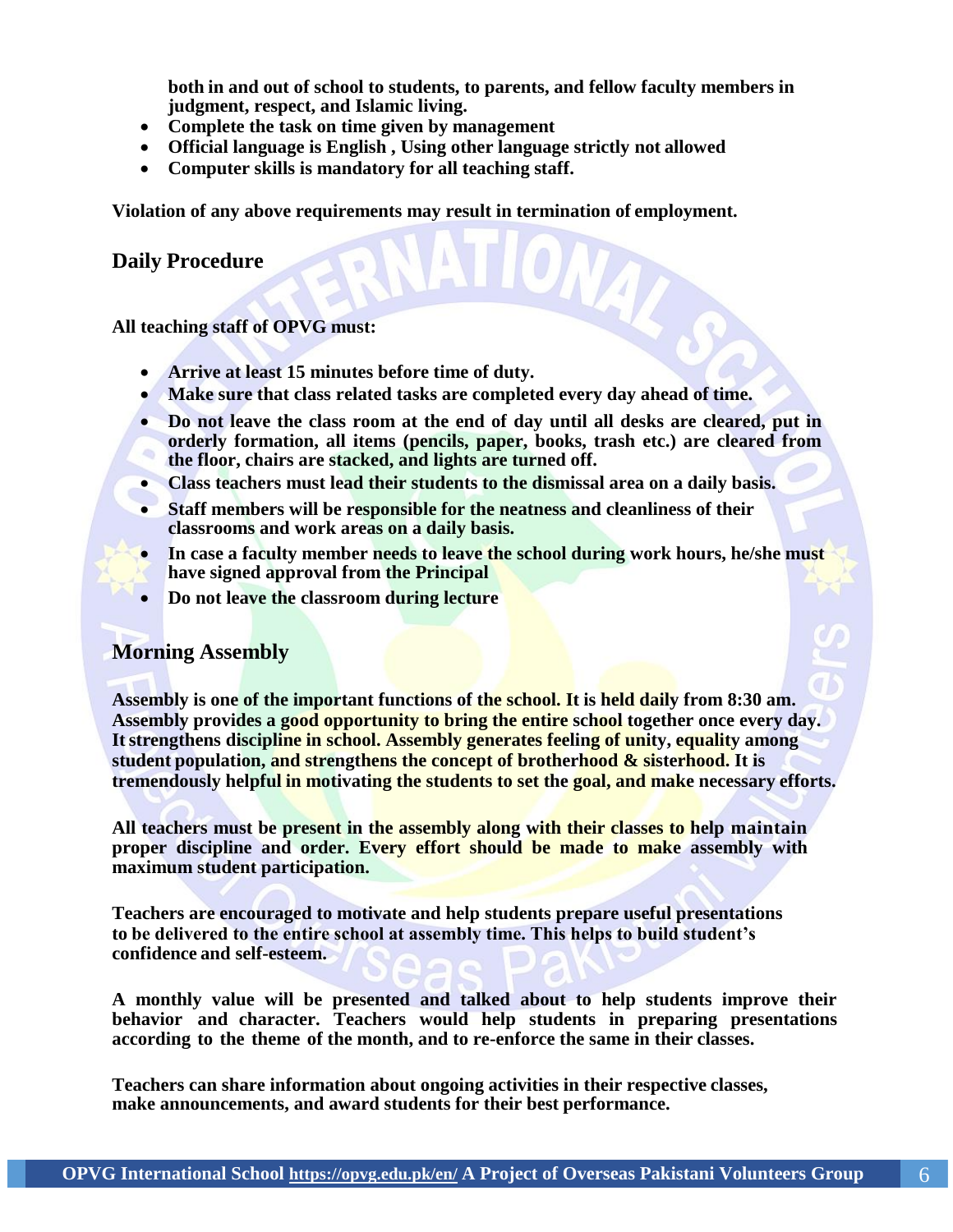# **Rotation Schedules**

**Daily rotation supervision schedules will be set for the staff members. They will be responsible to supervise children during Prayer (Salah), and dismissal time. Each staff member will be expected to follow his/her schedule as outlined by the Principal. If for any reason, any teacher is not able to fulfill his/her duties, he/she may contact the Principal, and do not switch duties with another faculty member without prior approval from the Principal.**

In order to provide for the reasonable safety of students, teachers are assigned to monitor morning and afternoon traffic when parents drop off and pick up their children. Teachers on duty also help guide parents to designated areas marked for parking in the morning and afternoon time. Once the children are out of their vehicles, they must be guided to the assembly area in an orderly manner.

Students have to be supervised all the time. The principal should be informed if a student is not picked up until 2:00 pm. After school is over and the parents should be contacted. Staff members must remain on duty until 2:30 pm.

**Students must have their lunch in the dining area. Classroom teachers are expected to be present with their class during lunch. Since prayers are an important part of the school curriculum, students should be taught to respect and follow the mosque rules. Reminders should be given to the students as to cleanliness and proper manners.**

# **Primary obligations**

- **The teacher shall respect the Coordinator /Principal/Head of the School's authority, follows given instructions, and demonstrates respectful and professional behavior/attitude towards him/her.**
- **Shall maintain classroom environment conducive to learning and academic progress.**
- **Shall take every necessary step and precaution to ensure the safety and wellbeing of the students.**
- **Shall supervise the students at all times and never leave them unattended, or unsupervised at any time under any circumstances.**
- **Shall document and report all incidents or accidents related to students and staff to the principal's office right away, on the prescribed administrative forms**
- **Shall measure and report the academic progress of the students and provide quarterly progress reports to the parents or guardians.**
- **Shall obtain written permission, at least one week in advance from the school principal, for the use of audio or video media in class**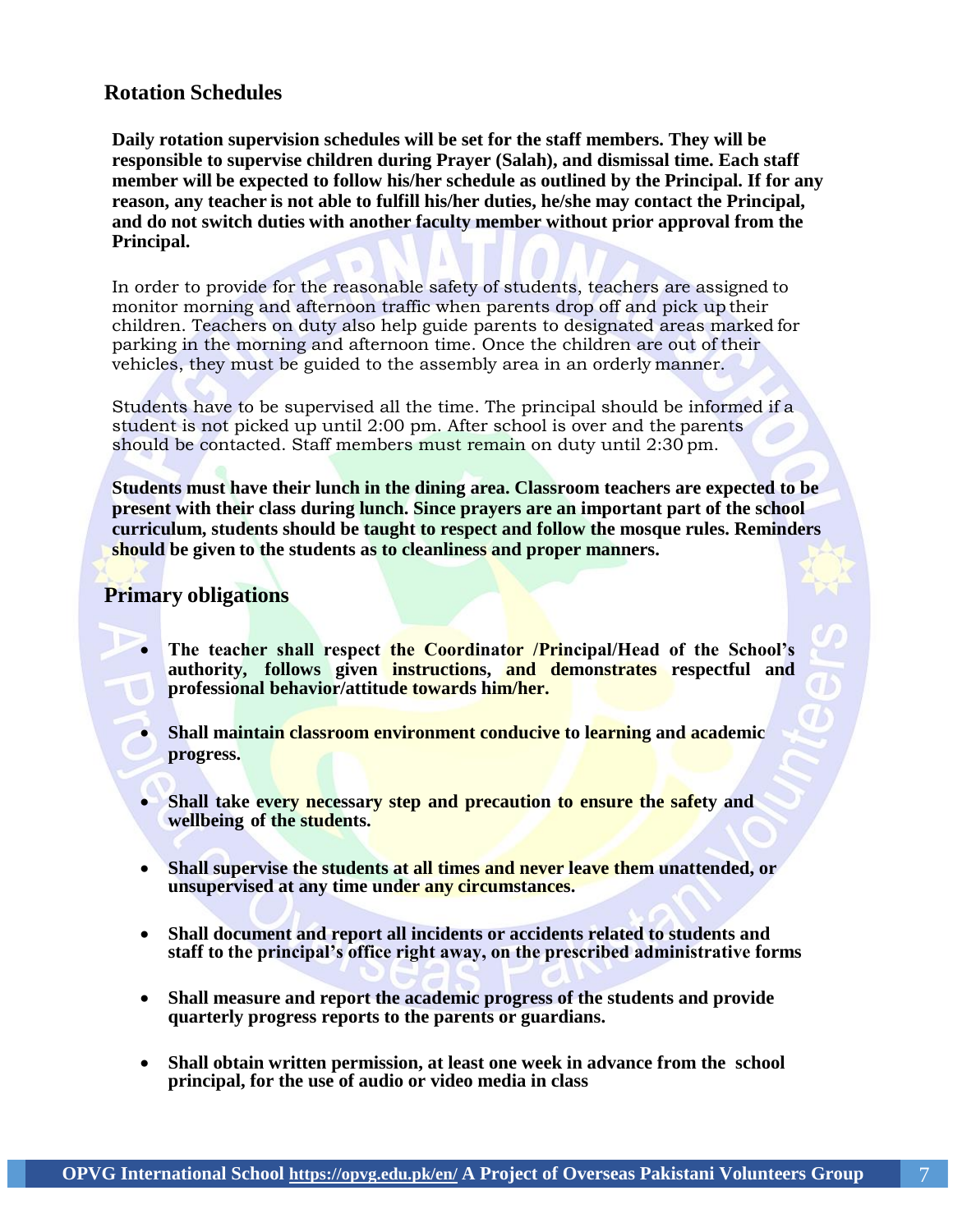- **Shall confiscate non-instructional materials from students when they are deemed to be disruptive to the instructional climate.**
- **Shall refer a student to the Principal, if teacher could not correct the student's behavior.**
- **Shall develop lesson plans**

# **Dress Code**

**Members of the staff/employees of OPVG International School (OPVG) are required to dress in a way that is neat, clean, modest, dignified, and professional in appearance. Observance of OPVG dress code for all teaching and non-teaching staff is mandatory to set the example of being a role model for young students. The following code shall apply:**

- **All OPVG International School (OPVG) staff members are required to dress in loose fitting clothes that cover legs, arms and chest with white coat .**
- **Shirts must have ¾ sleeves or longer, and legs must be covered to the ankle.**
- **Leggings, shorts, see-through clothing, low neckline and sleeveless shirts and blouses are not allowed.**
	- **Heavy make-up, perfume, scented lotions are not allowed.**
	- **Open-toed shoes and sandals are also not allowed.**
	- **Sweatpants, cargo pants, jeans, or other clothes of this type are not to be worn unless required by PE teacher.**

**NOTE: Failure to comply with this dress code may result in dismissal for any given day. Repeated violations may result in termination of contract.**

# **ID card**

**OPVG International School will provide ID card for the entire staff. It is a mandatory requirement upon all employees of the school that card must be carried out in daily work.**

# **Teacher attendance**

**Being present for classes is the major responsibility of the staff of OPVG International School. Teachers are expected to notify the school administrator well in advance (24 hours before) of any expected absence. In such cases, teachers should leave lesson plans for each period with the administrator to give to the substitute teacher.**

**The school allows 3 days of sick/personal leave each year. Teachers employed by the school on a part-time basis are not entitled to personal and sick leave days. Medical report and certificate must be submitted.**

**In the event of an unexpected illness, teachers must notify the school Administrator, either at home or at school, as quickly as possible, so that arrangements can be made to**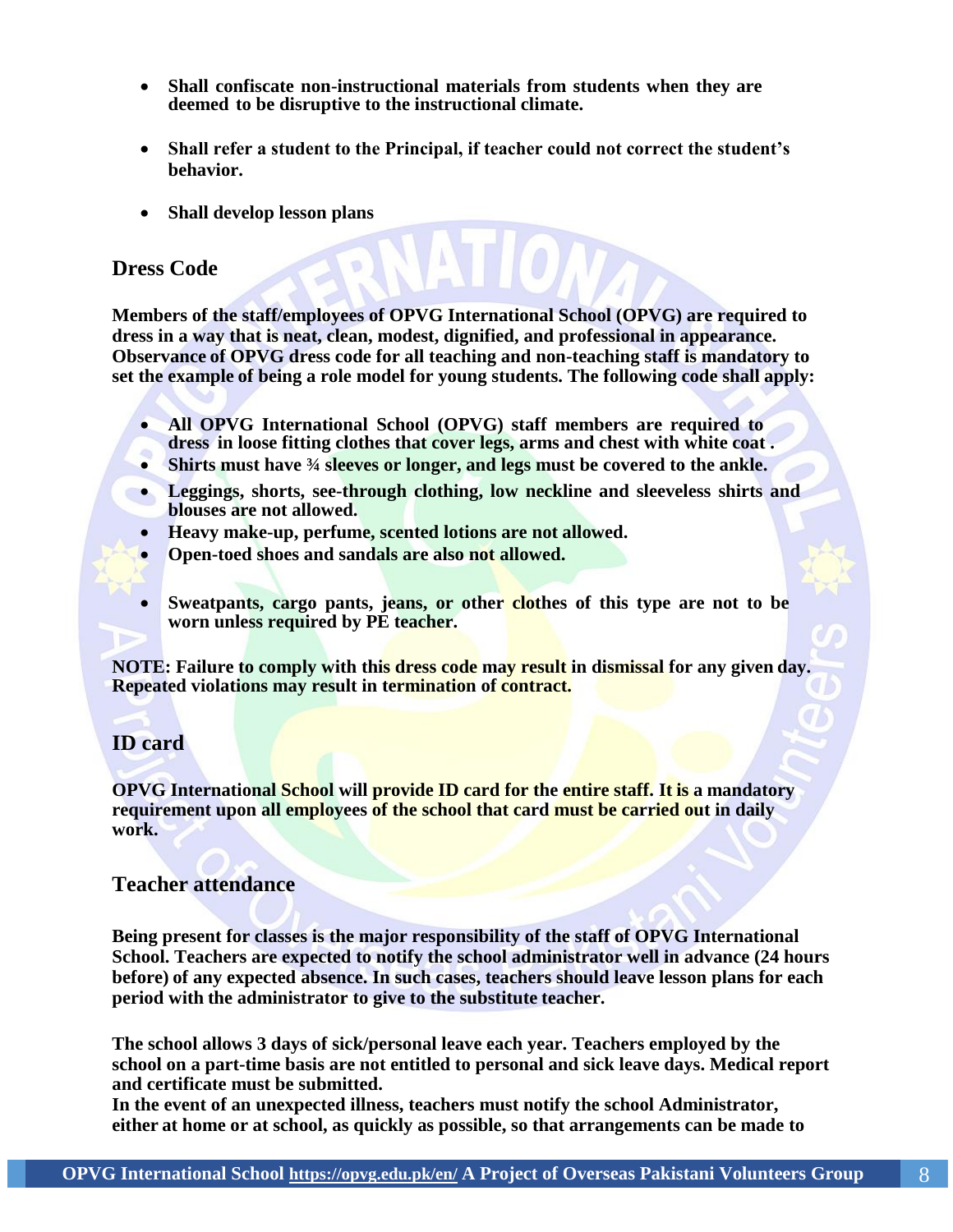**have a substitute teacher to cover the classes. All teachers are expected to have lesson plans kept. The teacher will be notified in writing in case of tardiness, and the teacher's pay may be prorated for the time missed. Repeated tardiness is not acceptable and may result in suspension or termination of contract.**

#### **Staff Orientation**

**Faculty and staff orientation will take place prior to the school year. Topics covered may include but not limited to the following:**

- a) **Islamic values and classroom instructions**
- b) **Performance assessment and goal setting**
- c) **Curriculum and instruction**
- d) **Effective communication (Teacher Ease)**
- e) **Developing effective lesson plans, testing, and grading.**
- f) **Classroom management**
- g) **Parent and community communications.**
- h) **School safety policy and procedure**

**During the orientation, open discussions will be held on policies, procedures, goals and teachers' evaluations. It is required that all teachers participate in the orientation meetings. All teachers are required to complete all necessary class preparations/arrangements ahead of time and be ready to teach on the first day of the school. No exceptions.**

# **Lesson Plans**

**There is no effective teaching inside a classroom if teachers do not have a structured lesson plan ready before teaching. Lesson plans must be typed and submitted to the Principal's office.. The plan must indicate teacher's name, grade, subject, and date on top. Each lesson plan must have the following:**

- a) **Learning objectives**
- b) **Compliance with country`s standards (if applicable)**
- c) **Evaluation or assessment methods**
- d) **Homework and follow-up plans**

**Contact the coordinator if you need any help in preparing lesson plans. Failure to either submit the plan on time or prepare the plan according to OPVG administrative guidelines may result in administrative action.**

# **Substitute Teacher's Folder**

**To enable substitute teachers to provide better services to students during planned and/or emergency teachers' absences, each teacher must provide a lesson plan and other related information such as planned activities scheduled for that day to enable the class to go smoothly.**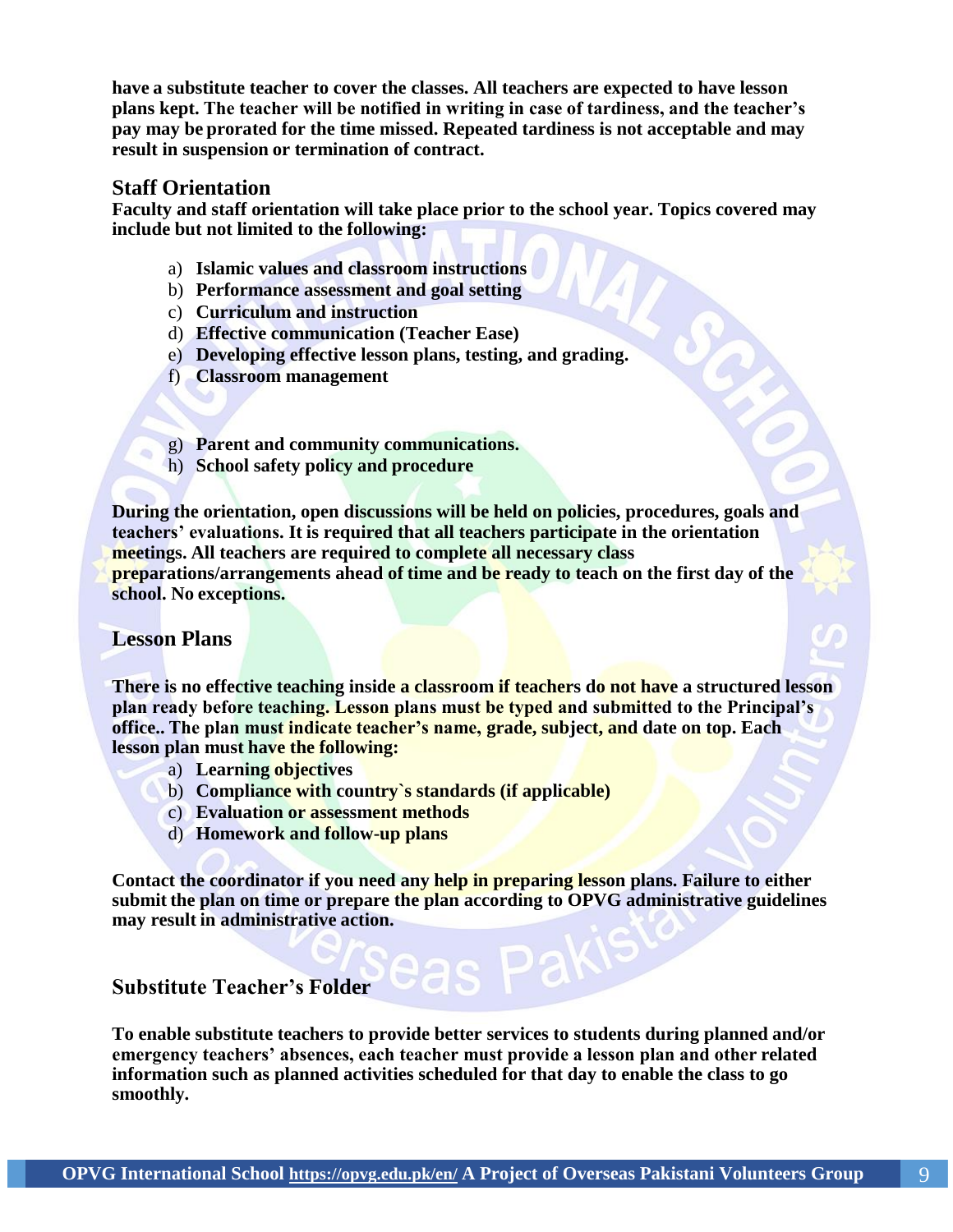**This folder should be available in the classroom along with the copies of the following:**

- **Attendance Procedures**
- **Roll Book(s)**
- **Texts, guides, manuals, answer sheets, equipment, etc.**
- **Emergency routes and safety P & P folder**
- **Daily schedule for students and teacher (pull-out programs, etc.)**
- **Staff handbook**
- **Name of designated person to administer medication (if applicable)**
- **Medical or physical problems/procedures**
- **Instructions regarding keys, security of room, and computer**
- **Lunch procedures, money, etc.**
- **Phone number of absent teacher**

**The folder must be updated periodically as necessary.**

#### **Planning Periods**

**Professional planning periods are to be spent on the school campus and on performing work- related tasks. The planning period must be used on class related preparation, and may not be used for studying, socializing, napping, or conducting other personal and social tasks.**

### **Staff Meetings**

**Staff meetings are an effective tool to periodically assess the operation of the school, check the status of discipline, know the student's academic and behavior performance, and to discuss school related issues. It provides a chance for the principal and staff to listen and understand each other, exchange ideas, suggestions, share views, and to find working strategies, and practical solutions to the problems and challenges being faced by the administration and the teachers during the operation of the school. These staff meetings generate consensus and strengthen team work.**

**The Coordinator, in coordination with teachers, will schedule dates and times for the meetings. It is mandatory upon all staff (full time and part time) to attend all scheduled or emergency staff meetings. Please inform the Coordinator ahead of time in case you are unable to attend.**

**If teachers would like to schedule some of their class related issues for discussion in the staff meeting, they need to inform the Coordinator ahead of time. Personal issues must not be shared or discussed in any meeting under any circumstances. In order to maintain confidentiality, it is highly recommended that personal issues should be addressed in a closed meeting with the principal.**

#### **Workshops**

**Professional growth and development workshops will be conducted throughout the year.**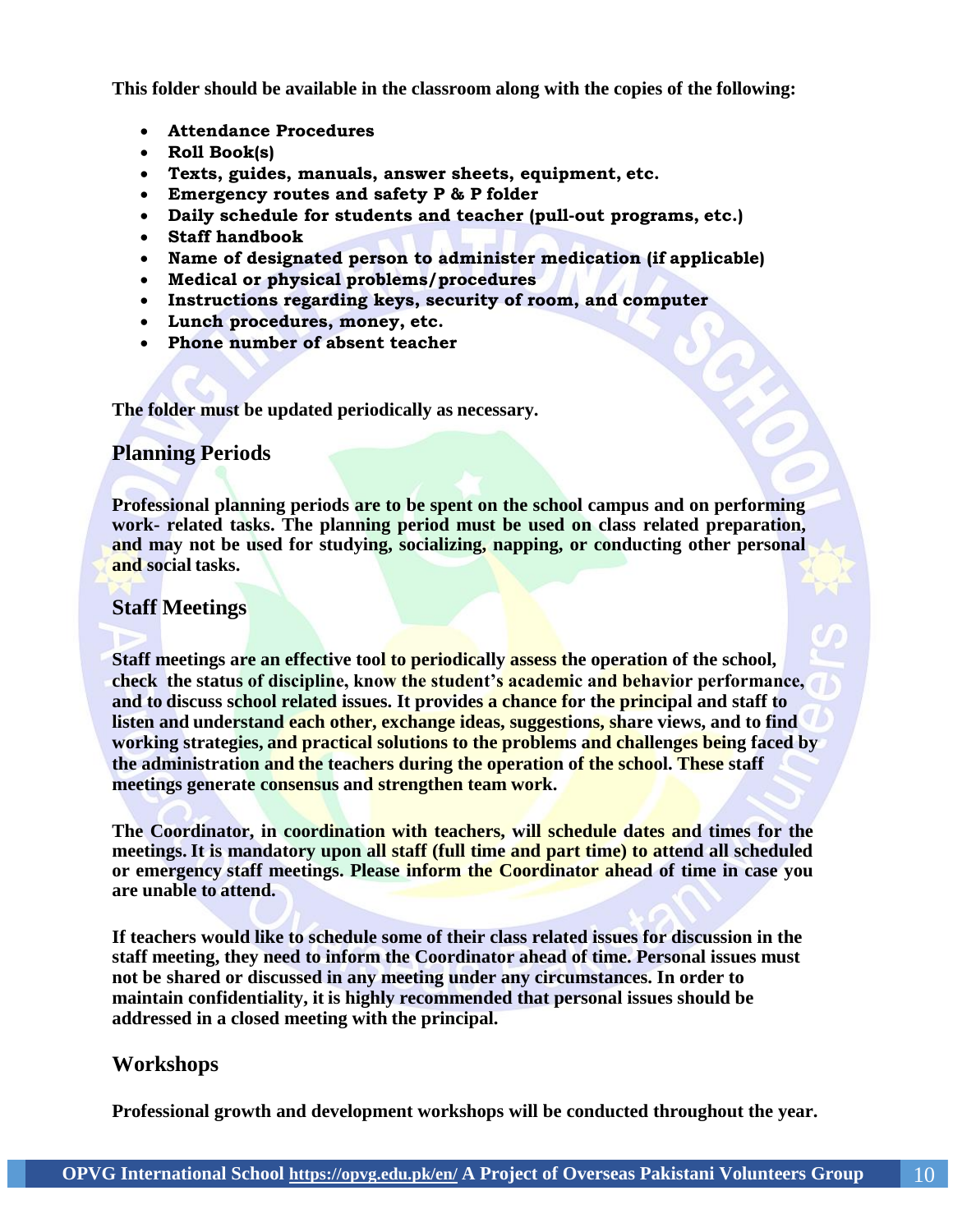**Staff members are required to be present on all professional in-service workshops. Their attendance should be the same as any other working day unless otherwise instructed by the Principal.**

**Absence of the teacher on such day will be counted as absence towards the vacation/sick days. When workshops are held at sites other than OPVG International School, attendance is still required in order to receive pay for that day. Advance notice will be given for off-site meetings, and in some instances stipends may be paid to cover expenses. Excuses may be given only in case of emergency.**

# **Teachers Evaluation**

**Teachers' performance will be evaluated based on the following three components:**

1) **Input from parents: Parents and their assessments of the school performance are essential components of any meaningful evaluation. OPVG will administer two surveys during the academic year to measure parents' satisfaction of its teaching and administrative staff.**

#### 2) **Input from the Coordinator:**

**Teacher's performance shall be evaluated by the administration or representative through classroom visits and observations throughout the school year. The teacher will be notified of the outcome and offered an opportunity to discuss it with the Coordinator. If deficiencies are identified, a probationary period will be established. The Principal shall verify that the deficiencies have been addressed.**

#### 3) **Level of service:**

**This includes the teacher's efforts to support school operation in general, and participation in school events, open house, recruitment, parent teacher meeting, science, sports, spelling Bee event, etc.**

**Notes on the results of all such matters shall be maintained in the teacher's personnel file.**

#### **Classroom Supplies**

**The school will provide educational material (teaching aid) which includes Textbooks**

**Teachers are asked to keep records of the condition of the books , marker, duster, planner and to collect books at the end of the year, or whenever a student transfers to another school. Based on the teacher's records, the school administration will issue fines for damaged and or lost books. Requests for replacement copies of the textbook should be made in writing to the school Principal. Notebooks will be used by all teachers in the manner explained during the professional workday training session.**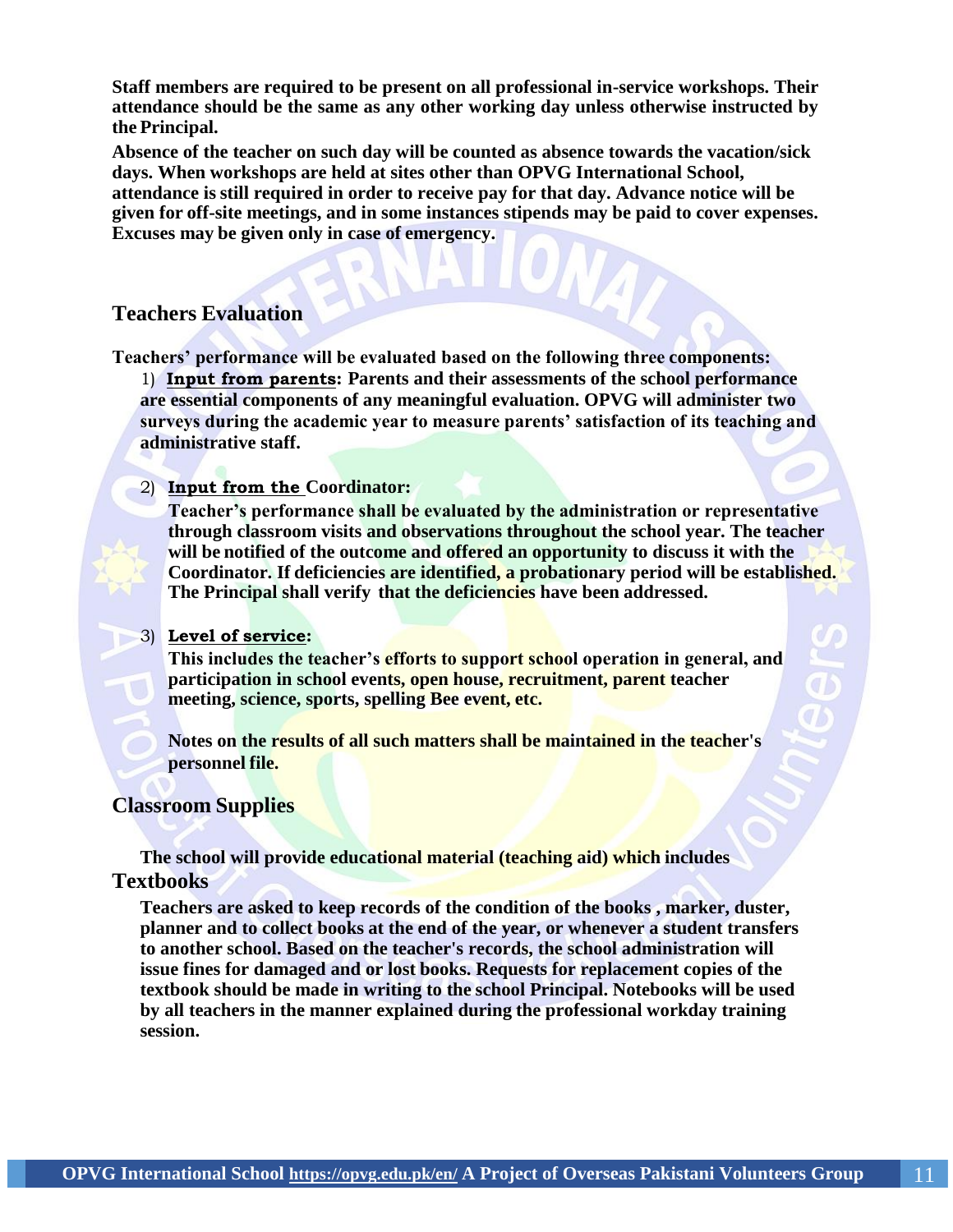# **Student Attendance and Roll Books**

- **a. Student Attendance**
- **It is each teacher's responsibility to keep accurate attendance records.**

**The secretary will collect attendance sheets on the daily basis , Attendance must be taken by each class teacher.**

 $\bullet$ **Failure to document everyday attendance is regarded as noncompliance of school rules**

- **Fill out the attendance log; write the names of students who are absent.**
- **Students returning from an absence due to a contagious illness must first report to the school office.**
- **They will be required to present a note from a doctor, indicating that their illness is no longer contagious, prior to going to class, so as not to jeopardize others.**

**b. Roll Books**

- **Teachers roll books must be accurate and contain precise records of student attendance and tardiness.**
- **Homework, class participation, tests, quizzes, projects, portfolios, and lab performance are taken into consideration while grading a student's performance.**
	- **Tardiness and absence statistics from the teacher roll books will also be placed on the student progress reports, as well as final report cards, and permanent school transcript.**
	- **Teachers must take roll books with them during emergency drills.**

# **Communication**

#### **a. Parent-teacher**

**Maintaining an open communication channel between teachers and parents is one of the essential elements of teaching.**

- **Teachers shall inform parents about the performance of the child ahead of time to rectify the problem and to find a solution to help improve the child's performance.**
- **Teachers are encouraged to stay in regular contact with the parents of their students using notes, telephone calls, homework notebooks, etc.**
- **If a parent complains about the teacher, be patient and listen quietly.**
- **If it is a problem that you think should be addressed, convey to the parent you understand how they feel.**
- **Give them enough time to share their concerns, suggestions, and ideas.**
- **Share your thoughts with them in a positive manner and give them a feeling that you need them.**
- **Do not forget to follow-up on what has been discussed and provide necessary**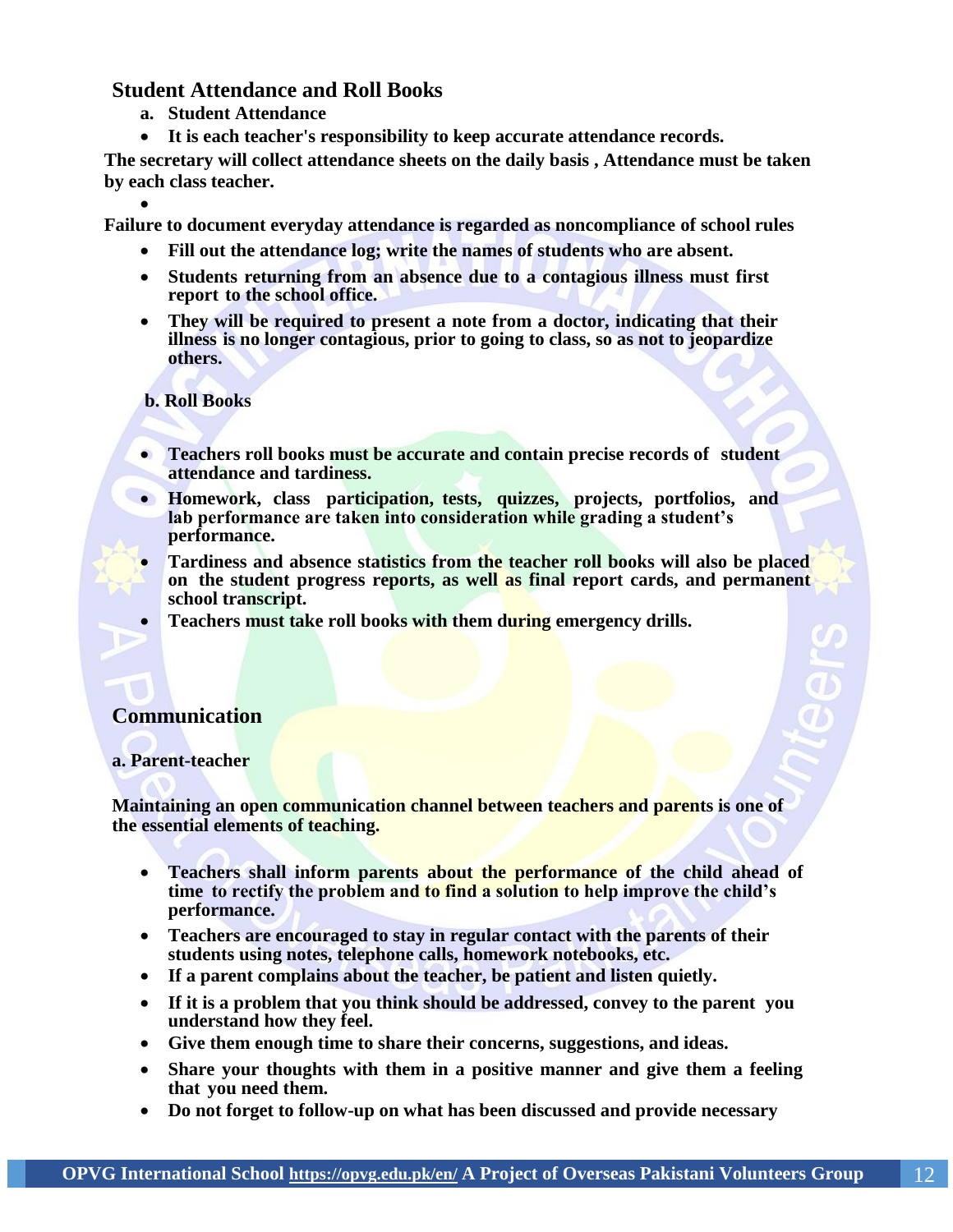**response.**

- **If you find that the issue is related to school's policies and procedures, and it cannot be addressed, then refer parents to the Principal.**
- **Never allow parents in the classroom unless prior permission has been**

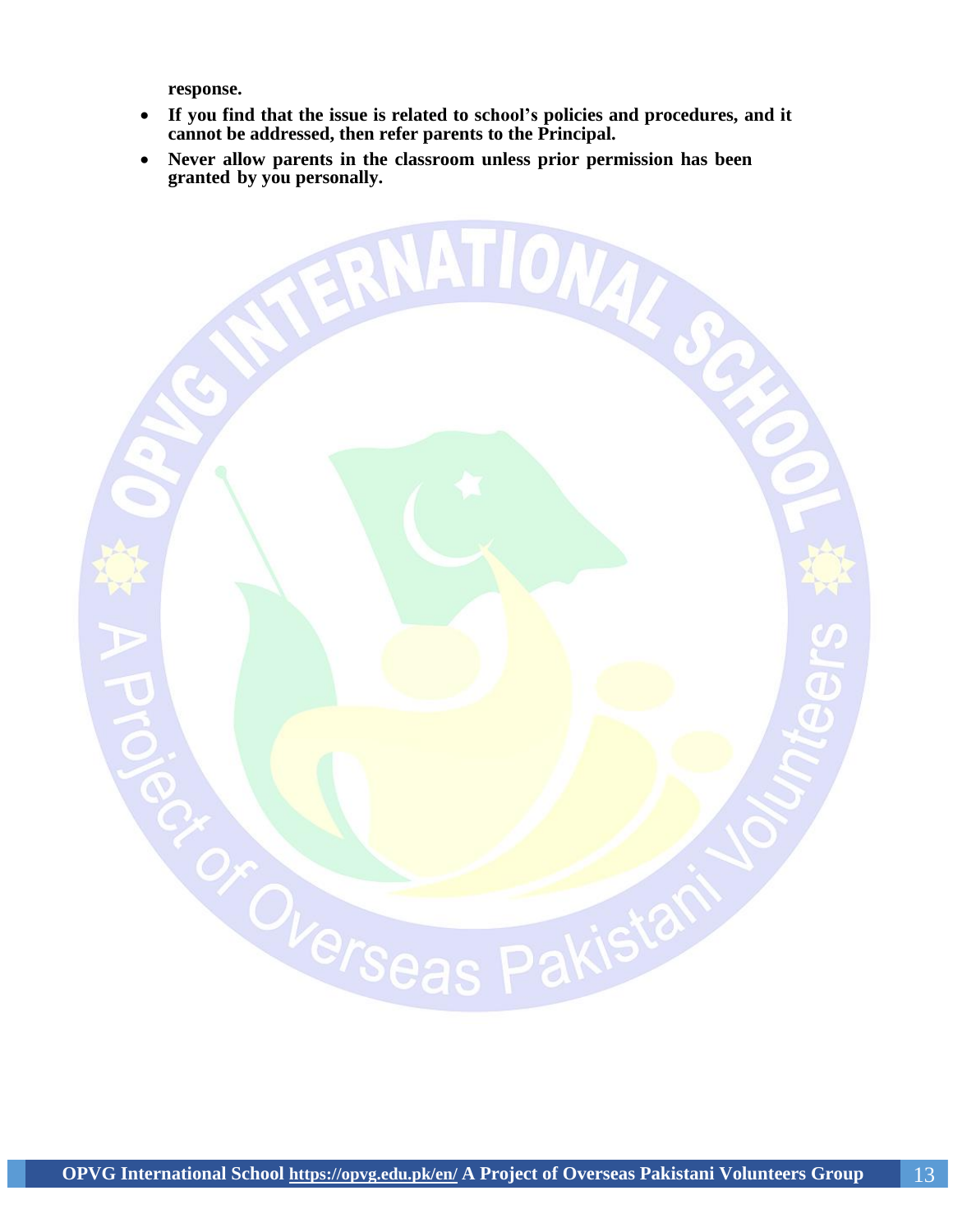**Do not allow parents or visitors to come into your classr o o m**

**OPVG International School (OPVG) encourages all teachers to become members of its Parent- Teacher Organization (PTO). This will provide a good opportunity to promote and strengthen cooperation between the teachers, parents, and others within the school community in matters concerning the educational and moral development of students.**

# **Conflict Resolution**

**All grievances by the teacher or staff member shall be communicated in writing to the OPVG principal. The principal shall communicate the grievance to the school board. If the OPVG board is unable to resolve the grievance, then it shall be referred to binding arbitration. It is not appropriate for the staff to discuss grievances regarding his/her employment with the parents and/or students of OPVG.**

#### **Parent Conferences**

**Parent conferences are welcome chances to share information and consider strategies that might be helpful to the student's progress. Conferences may be initiated by the teacher, principal, or the parent. It is important to always point out some of the student's positive traits and strengths, as well as to indicate any problem areas. Teachers are expected to:**

- **Maintain detailed documentation of the student's attendance, test scores, homework, and classroom performance, any other discussion/conference held at school, home, or any other place.**
- **Answer questions based on information recorded in the teacher's roll book and any counselor or administration referrals.**
- **Be aware of the student's progress, his/her previous grades, and what is expected of the student.**
- **Keep an open mind regardless of the attitude a parent may express.**
- **Document the outcome of each conference using OPVG forms. This also includes telephone conferences.**
- **Be ready to offer suggestions to the parent concerning what the student may do to improve and what the parent may do to assist.**
- **Offer an explanation of the grading system and homework procedure.**
- **Avoid making any promises that you may not be able to fulfill.**

**Under no circumstances it is permissible for a teacher to discuss another student's performance, do not share any confidential information with anyone other than the student's parents or guardian. When parents inquire about another student, tell them that according to OPVG policies you cannot do so.**

# **Religious Issues**

**OPVG International School (OPVG) administration gives due respect to all religions, their revealed books and prophets as stated in Quran. Students often ask religious questions (Islamicor non-Islamic). It is recommended that such issues should be avoided. In case**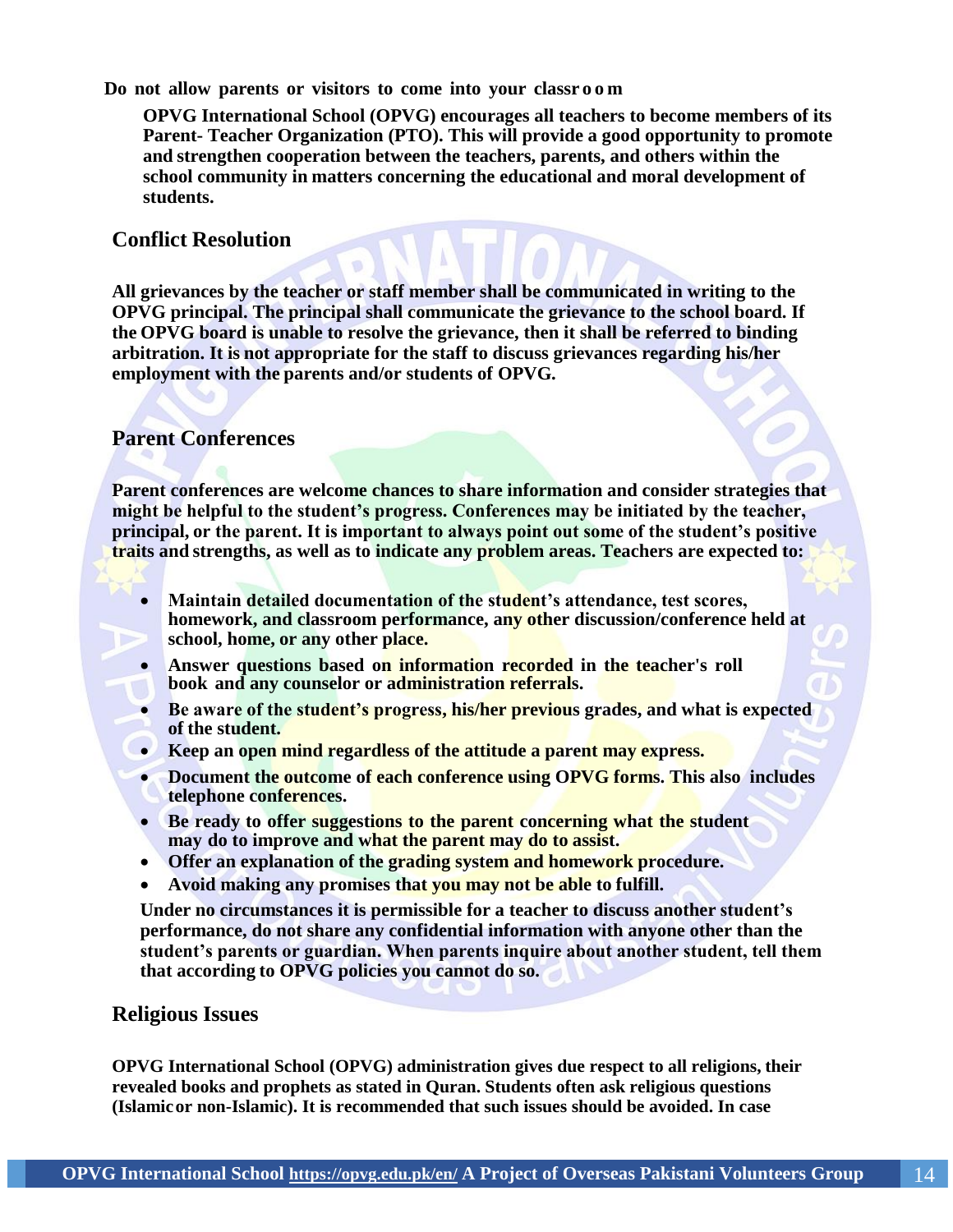**children insist on knowing, or want to have discussion, tell them that all religious issues are to be directed tothe**

**Principal's office for proper answer, and the class time must be utilized in learning the assigned subject.**

# **Classroom Activities and Celebrations**

**All classroom activities including celebrations, telecommunication, multimedia displays, etc., should be planned in advance and approved by the administration. Prior written permission from the principal's office is required. Teachers should provide one week's advanced notice and a written brief description about the proposed activity and any other related information for obtaining necessary approval. All movies must be approved by school principal at least 3 days in advance.**

# **Field Trips**

- **Field trips shall be a learning experience for the students, and they are encouraged (no more than 3 per year), provided the following guidelines are followed:**
- **Each teacher will set up, and arrange his/her proposed field trip in coordination/consultation with the Principal**
- **The teacher may plan a trip in advance in order to make sure it is a suitable trip forthe class, decide what preparation is needed, and what specific items should be emphasized.**
- **Careful planning of all phases of the trip is necessary such as transportation, scheduled departure and return times, eating meals, safety precautions, Salat arrangements, admission, souvenirs, snacks, etc.**
- **The teacher must notify the school administration in writing about the details of planned field trips at least three weeks before firm plans or commitments are made.**
- **Teacher should make sure students know what the objective and learning expectations from the trip before they go so as to be fully prepared. Specific things to look for should be made clear. A "treasure hunt" list is sometimes useful.**
- **Students should understand that they may be denied participation if they fail to meet academic or behavioral requirements as set by the teacher.**
- **Students must be in proper school uniform on the day of the field trip unless otherwise notified.**
- **Teachers shall inform parents about all the details of the proposed trip, complete**
- **OPVG field trip authorization form, and return the form before the trip.**
- **The parental signatures are required by law before a student is allowed to go on a field trip. A phone call or an e-mail message cannot replace a permission form.**
- **Invite parents to accompany groups on long trips.**
- **There should be at least one adult for every eight children. For very young children a lower ratio may be necessary.**
- **It is required to have a full first aid kit while going on a school- sponsored outside activities, or field trips.**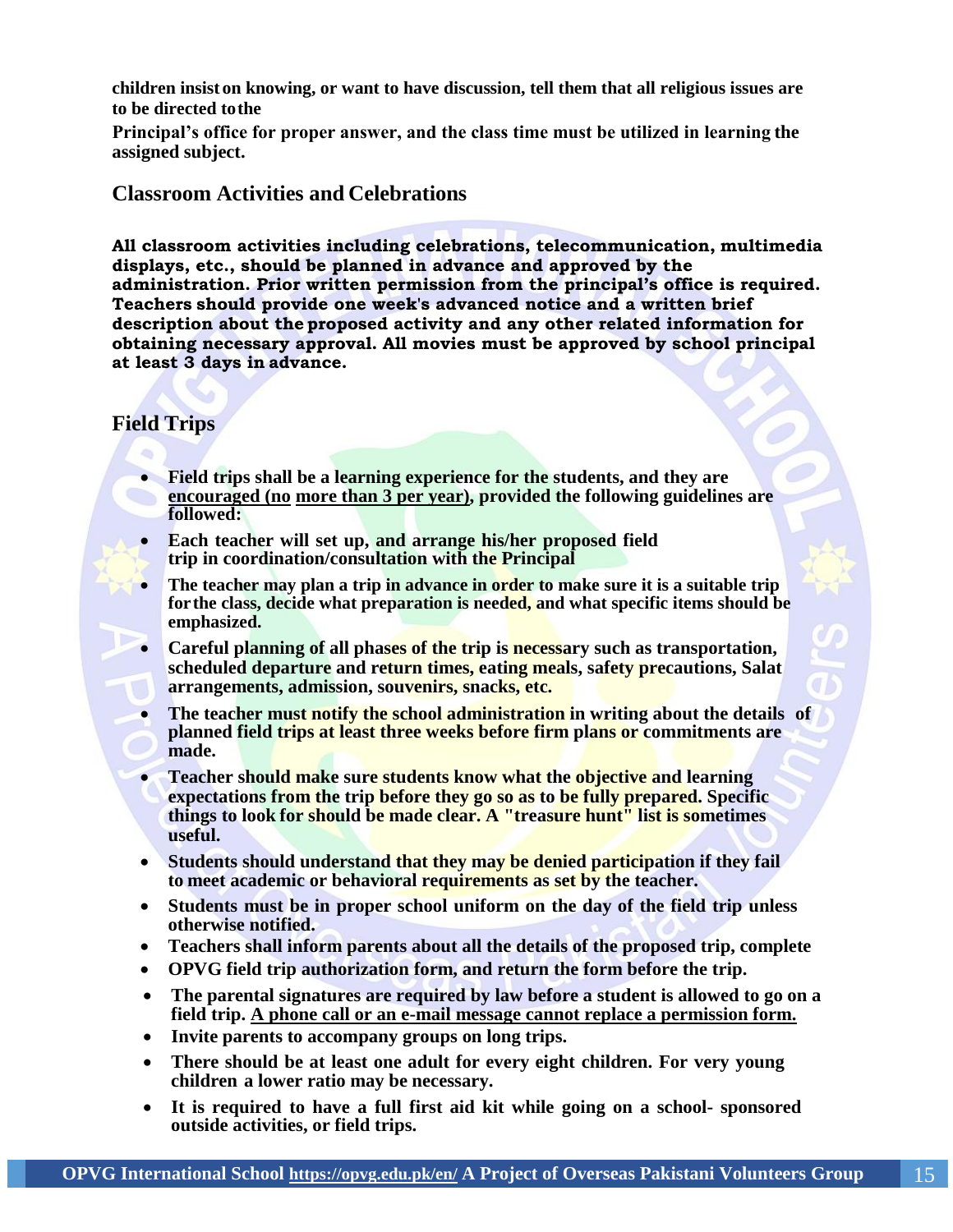**Emergency release forms shall be brought on all trips, in the car in which the children are being transported.**

**Note: OPVG International School (OPVG) will not permit any school field trip that has not been authorized through the above mentioned procedure.**

#### **Admission Requirements**

- **OPVG International School (OPVG) has facilities for teaching children who do not have any special learning, speech, physical, or behavioral problems.**
- **All new students are on probation for the first 2-4 weeks.**
- **Those showing special learning, speech, behavioral, or study habit problems will not be able to continue at OPVG.**
- **We understand that some children need special education for these problems and we do not have teachers who are certified in this area working for OPVG.**
- **New students are admitted during the first two weeks of school and in the first week of the second semester only; unless parents have recently transferred**  衙 **from another city. This will prevent the interruption of the classroom.**
- **New students (grades first-thru eighth) entering at the second semester must have been enrolled in another school for the first semester at the same grade level.**
- **No student, first grade and up will be permitted to be enrolled in OPVG if he/she does not speak/write English.**
- **Students entering Kindergarten and first grade must show sufficient readiness to enter these classes on their pre-assessment tests and must fulfill legal age requirement by INSERT MONTH of the current school year.**

# **Class Placement**

**Standard class placement is made according to the child's chronological age on the first day of the current school year. The student must be age appropriate of the current school year according to the following chart:**

| <b>Class</b>             | Age (years) |
|--------------------------|-------------|
| <b>Pre Nursery</b>       | ◡           |
| <b>Nursery</b>           |             |
| $\overline{\textbf{KG}}$ |             |
| Grade 1                  | O           |
| Grade 2                  |             |
| Grade 3                  |             |
|                          |             |

**Note: If a student transfers in from a different school, testing would be recommended to determine the skill-sets and abilities of the student for placement in the correct grade.**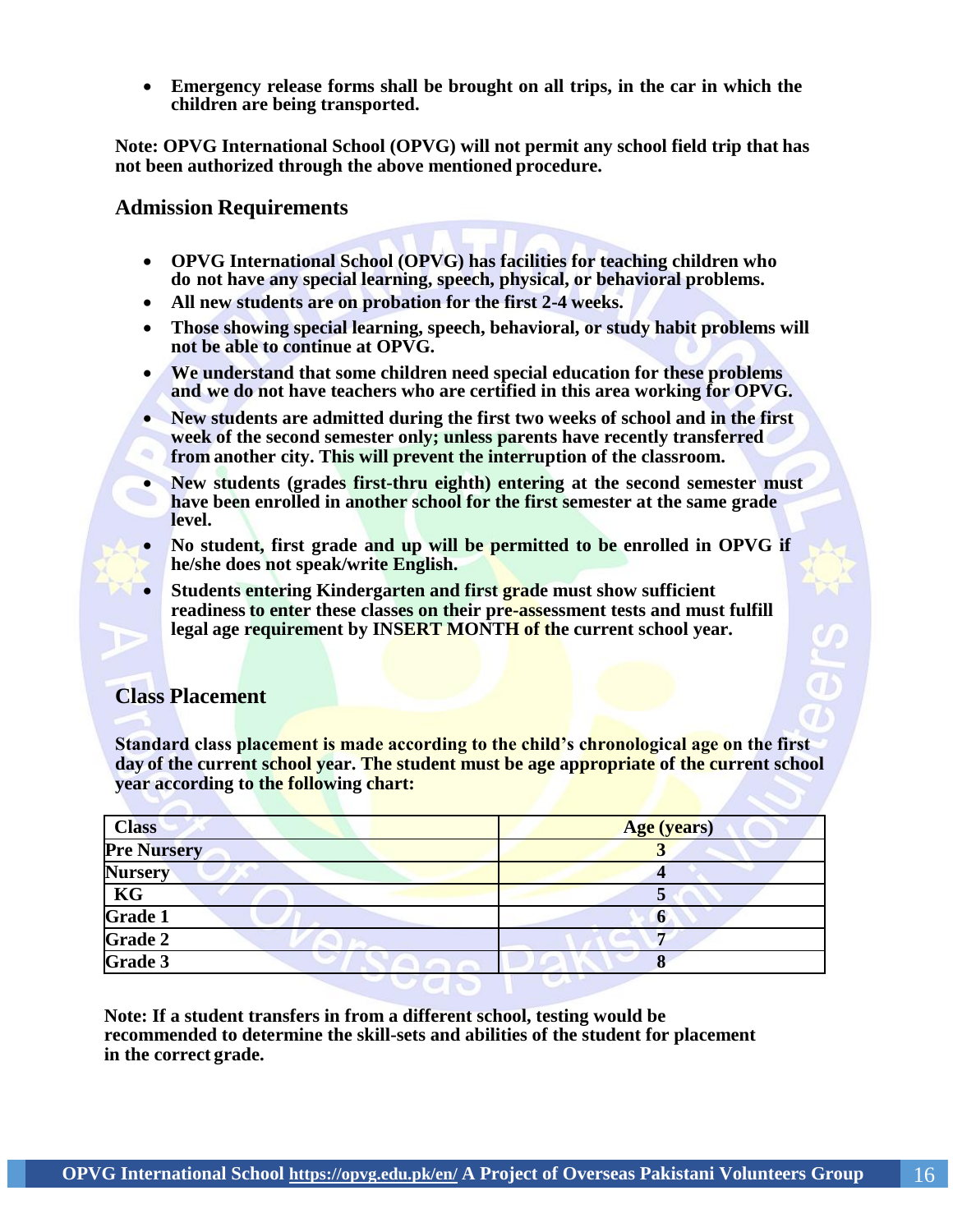# **Discipline Policy**

- **School and classroom rules shall be taught on the first day of the school.**
- **These rules are intended to promote Islamic principles of conduct, good study habits, and safety.**
- **Parents and students shall be given a copy of the expectations of the classroom teacher at the beginning of the school year.**
- **At OPVG International School (OPVG), we promote high standards of appropriate Islamic behavior.**
- **Students should be encouraged to learn acceptable Islamic behavior through the gentle guidance of their classroom teacher.**
- **Our goal is for each child to learn appropriate ways to deal with their behavior and be accountable for their own actions.**
- **When a student behaves contrary to the classroom rules, he or she should be given a chance to change such behavior.**
- **If the behavior continues, the classroom teacher may decide that further action is necessary.**

# **School Wide Discipline Approach**

**The following school-wide discipline approach shall be followed in addressing student's violation of classroom rules:**

- **First time: Verbal warning and removal from the group within the classroom. Parents shall be notified via e-mail.**
- **Second time: Students receive lunch and PE detention. Parents shall be asked to visit with the teacher and Principal to discuss an action plan to help their child behave properly in class.**
- **Third time: Student shall be subjected to in-school or out of school suspension, depending on the behavioral issue. During detention time, the student shall be given work to do to complement what he has missed in the classroom. It is expected to be turned in by the end of the detention.**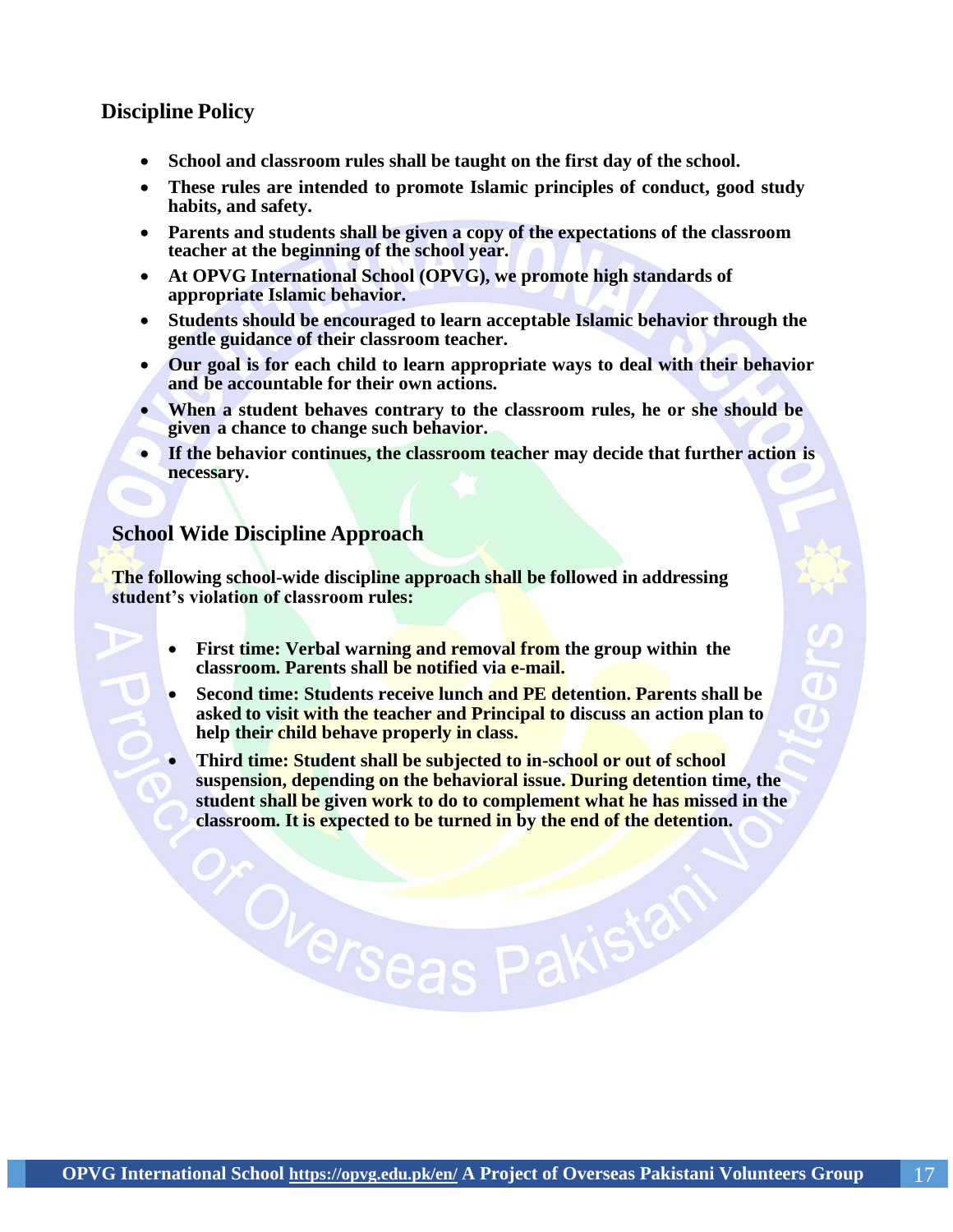# **Student Misconduct**

**The following are specific examples of behaviors that can cause a student to be assigned during and after school detention, suspension from school, and/or an administrative exclusion. This information shall serve as a guide to understanding the disciplinary policies of OPVG International School.**

**Disciplinary penalties are determined after consideration of a student's overall disciplinary record and the severity of the infraction.**

**This list is intended to encourage all students to behave in such a manner that their behavior will be pleasing Allah (SWT), a credit to OPVG International School (OPVG), and an example of proper Islamic conduct.**

- **Disruptive, uncooperative, or disrespectful behavior anywhere in the school campus.**
- **Assault on fellow student, staff member, or a volunteer.**
- **Being at the locker storage area at an unassigned time.**
- **Inappropriate hallway, (locker room) behavior.**
- **Violation of established school rules.**
- **Chewing gum any time during school hours.**
- **Cruel teasing.**
- **Causing disruption in class proceedings.**
- **Creating a safety hazard.**
- **Eating in an unauthorized area.**
- **Failure to attend assigned detention.**
- **Fighting, shoving, pushing, kicking.**
- **Cheating on tests.**
- **Horseplay, play-fighting or wrestling on school grounds.**
- **Being tardy to school or to any class.**
- **Leaving the school building without permission.**
- **Leaving class without a Permission Pass.**
- **Making an obscene gesture, inappropriate signal, comment, or remark about a teacher or a fellow student.**
- **Misconduct during school activities, or during morning assembly.**
- **Possession of unauthorized electronic equipment like beepers, video games, game boys, phones, cell phones, any other electronic devices, etc.).**
- **Possession of any harmful object.**
- **Stealing or possession of stolen property belonging to staff, or students.**
- **Threatening a student, staff member, teacher, or administrator.**
- **Throwing snowballs, rocks and/or other objects on staff, students, volunteer of the school.**
- **Vandalism in any form or type.**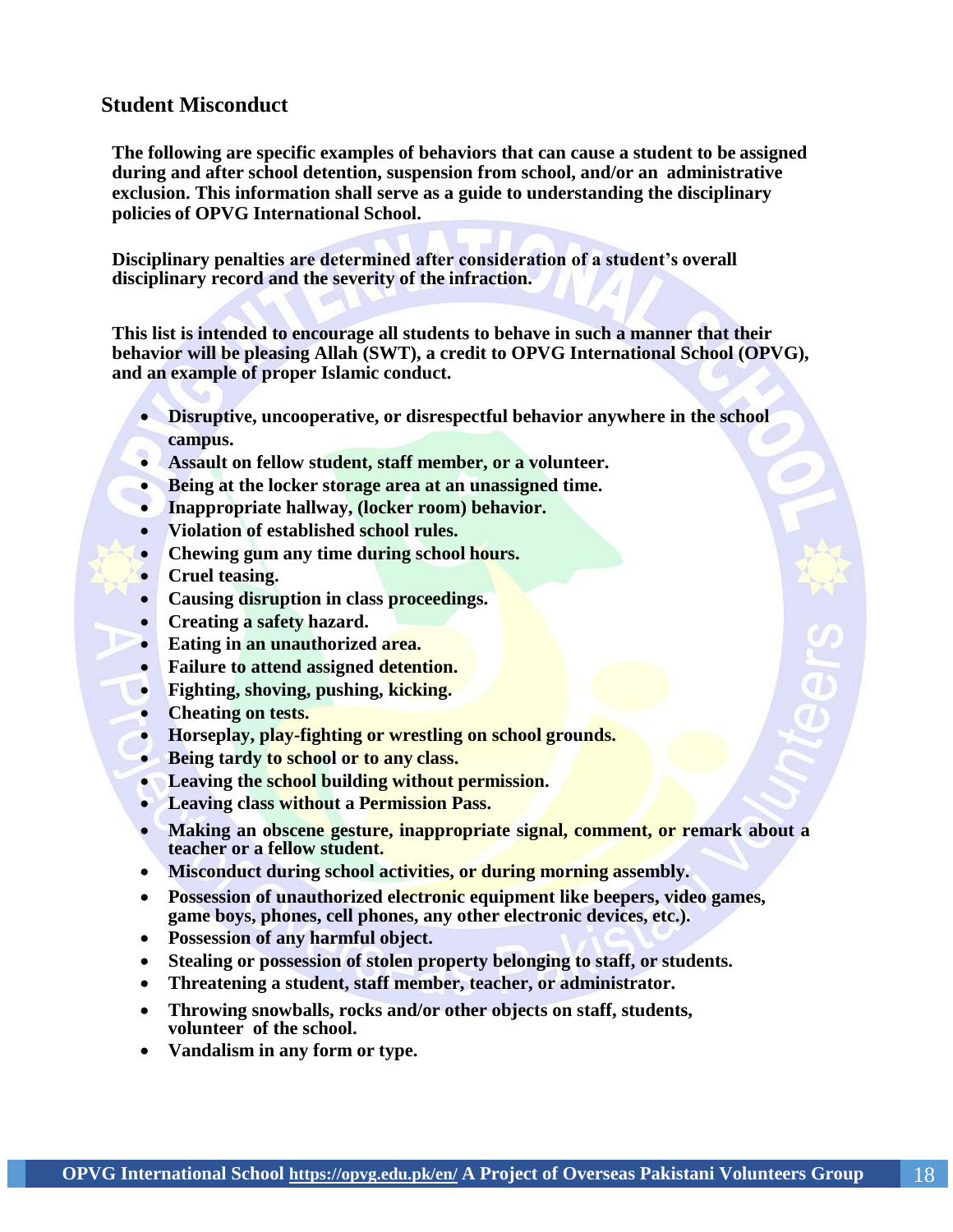# **Corporal Punishment**

- **No staff member of OPVG International School (OPVG) shall inflict or cause to be inflicted corporal punishment upon any student.**
- **The corporal punishment shall be defined as knowingly and intentionally inflicting pain on a student for the purpose of discipline; however, there are instances where a staff member may find it necessary to intervene through the use of reasonable and appropriate force:**
	- a) **To quell a disturbance threatening physical injury to the child and/or others**
	- b) **To obtain possession of dangerous/harmful objects upon the person or within the control of a pupil**
	- c) **To defend oneself**
	- d) **To protect other persons or the school property**

#### **Suspensions**

- **While we strive to keep our students in the classroom to enhance their learning, there are times that this is not possible.**
	- **Suspension results from behavior such as extremely disruptive classroom behavior, fighting, or damaging school property.**
	- **Parents are informed of a suspension by a notice from the Principal that is sent via email or phone call. It indicates the duration of suspension to be applied. The notice is to be signed and returned the next school day following the suspension.**

# **Out of School Suspension (OSS)**

- **If a student behaves in a manner that is extremely defiant or incorrigible, the student may be suspended for up to five days.**
- The Principal will notify the parents if the decision is made to give an out of **school suspension and request a meeting with the parents before the child returns to the class.**

# **Expulsion**

- **A student may be expelled from school if all other means of discipline have failed; involvement in a single act that presents a serious threat to the school, or community; or extremely cruel or inappropriate behaviors.**
- **A student may be suspended from school while information is being gathered, if it is deemed necessary for the safety of other students.**
- **During this time, a meeting is held with the Principal, teacher, and parents.**
- **Prior to the expulsion, the Principal will confer with the Board of Education.**
- **Within 48 hours of this meeting, the Principal will notify the parents in writing regarding the decision.**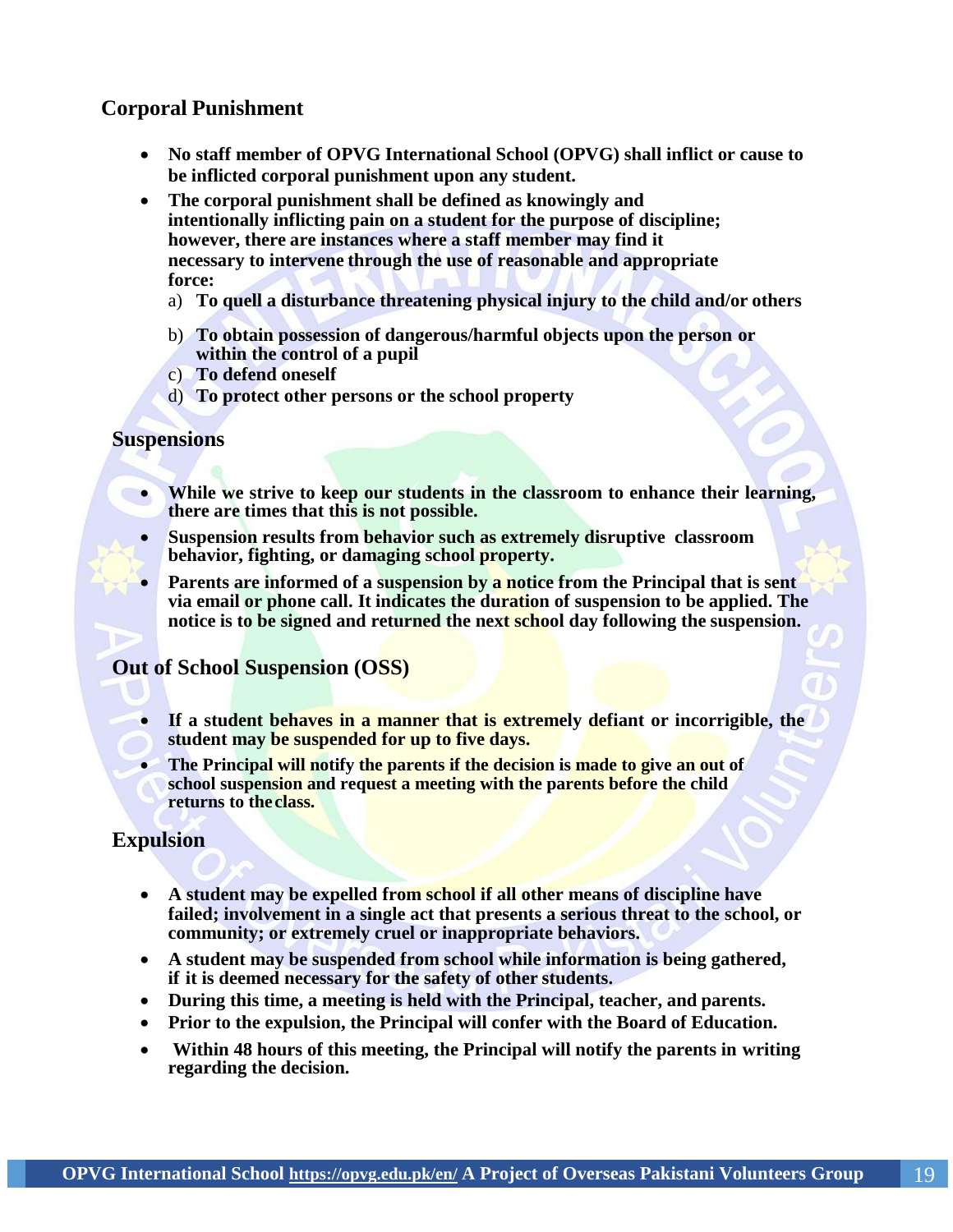# **Absence Policy – All Grades**

- **Parents are responsible for notifying school office between 8:00-8:30 a.m. if their child will be absent.**
- **Excused absences are when a student is unable to attend class due to illness, death in the immediate family, or other unavoidable situations.**
- **All students entering classes, other than the appointed time, must report to the office to obtain Admit to Class Slip.**
- **Parents must accompany the child to the office.**
- **A written note from the parents should be sent two weeks in advance if a trip is anticipated. The homework packet should be completed upon return.**
- **After a student has missed five days in one semester, the Principal shall notify the parents in writing, indicating excessive absences.**
- **After a student has missed 10 days in one semester, parents will be notified with a letter, indicating excessive absences and a conference with the Principal will be arranged.**
- **More than 20 days per semester or 40 absences in a year results in a request to meet with the Principal to discuss further action.**

# **Make-Up Work**

- **Students who have been absent for any reason are required to make up the work missed in regular instruction.**
- **Students are responsible to obtain the work, complete it, and return it promptly.**
- **One day for each day absent is allowed for the completion and return of makeup work, unless other arrangements have been made with the teacher.**
- **If a student is present when an assignment is given but is sick the next day, the assignment is due the day the child returns.**

drseas

- **Make-up work cannot completely satisfy a day missed. The oral work and the board work are not recoverable. With absences, a drop in grades may occur.**
- **Students are expected to keep up with all assigned work and should be prepared for all scheduled exams.**
- **When a student is absent, it becomes necessary for the student, teacher, and parent to work together to make sure that the child is brought up to date on assignments as soon as possible.**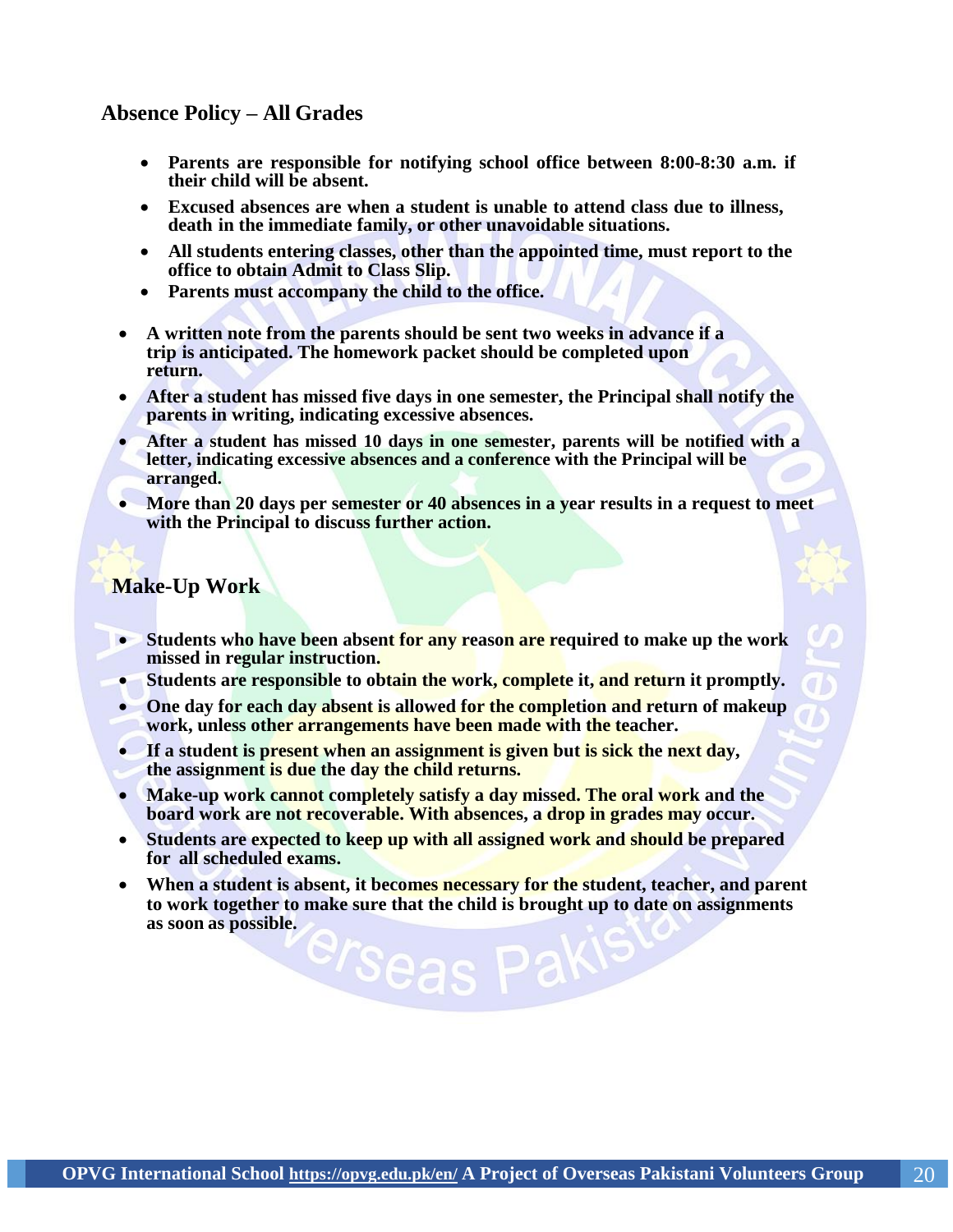# **Promotion to Next Grade**

**Promotion to the next grade is based on satisfactory achievement and attendance. Below are the promotion requirements:**

- **Attendance at school at least 80% of the time they have been enrolled for that school year.**
- **Students missing 20 days or more per semester must have a meeting with the Principal, parents, and the teacher to discuss academic progress.**
- **Minimum final grades are ? or ?**
- **Preschool & kindergarten students must be socially, developmentally, and emotionally ready in order to be promoted. The final decision shall be based on the teacher's assessment in consultation with the program director and the Principal.**
	- **Students receiving an F or N in the final grades MUST study and successfully pass a second test given by OPVGR before the opening of the school if they wish to be promoted to the next level.** a,

# **Progress report & Report Cards**

- **Report cards are normally sent home ten days after the end of each quarter.**
- **Parent teacher conferences are held for all grades at the end of the first and third quarter.**
- **Report cards are prepared for the Preschool only at the end of each semester.**

# **Student Dress Code**

**All students are required to wear clean/ironed school uniform. Teachers shall ensure that the following dress code is enforced:**

- **Students shall wear school uniform during the school day and at other designated school-sponsored activities, unless authorized by the Principal.**
- **Students coming to school without their uniform should be sent to the office.**
- **The students and their parents will be advised regarding the uniform policy of the school.**
- **The student must be in proper school uniform before being allowed to return to class.**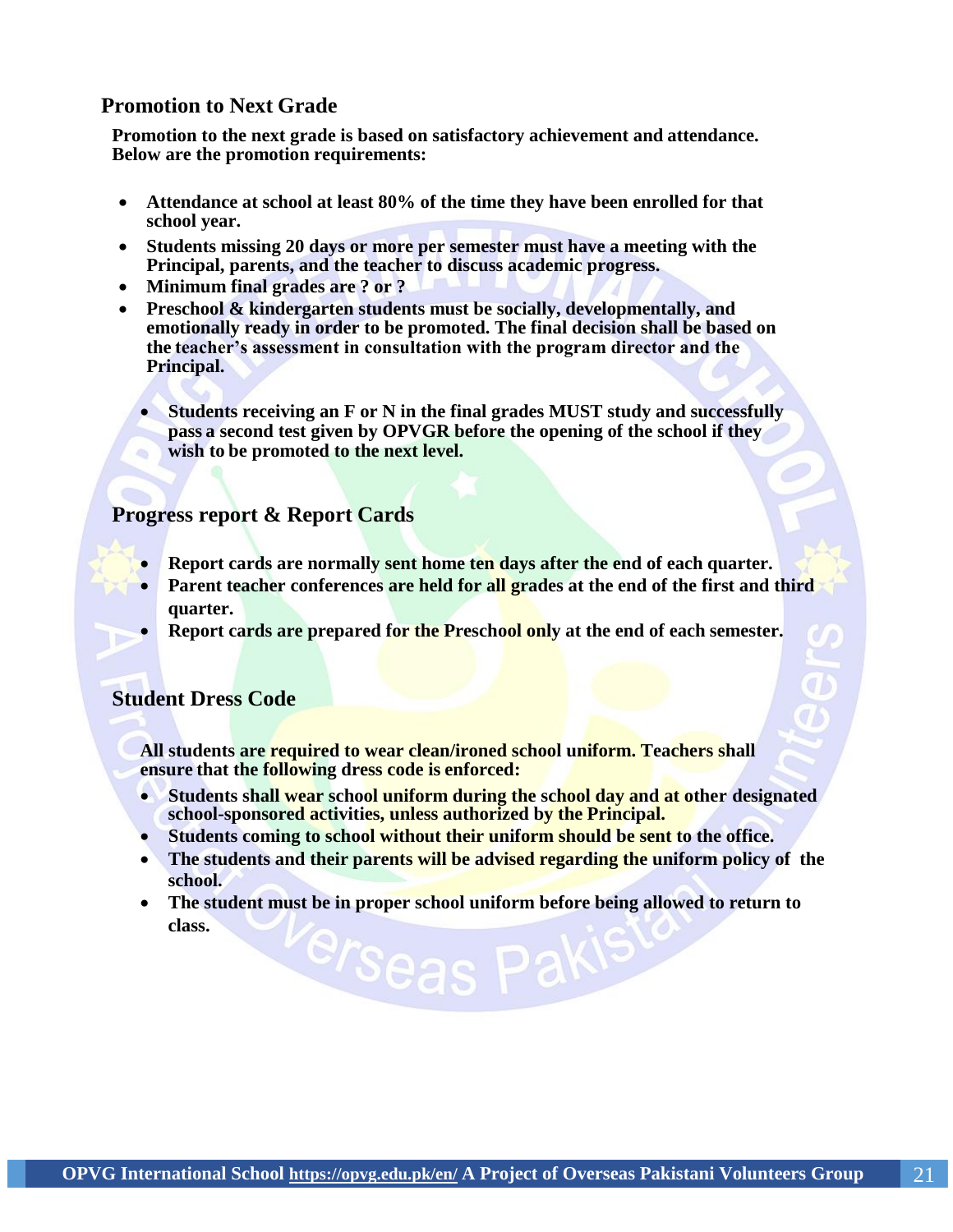- **All students must tuck in their shirts at all times.**
- **Absences resulting from uniform problems shall be considered unexcused.**
- **It is required for girls of higher grades to cover their hair completely with a white scarf.**
- **The scarf must be pinned with a pin in the front under the chin.**
- **The head, hair, neck, and the chest must be properly covered.**

# **Uniform Restrictions:**

- **No jeans or Pajamas (boys & girls)**
- **No jewelry. (girls)**
- **No sandals, open-toe shoes, mules, high-heeled shoes, open shoes, or high-heel shoes (boys & girls)**
- **No trendy hairstyles (i.e. spikes, hair dyes, etc.) (boys)**
- **No makeup, No nail polish (clear or otherwise) (girls)**
- **No shoes with black soles; unless they are non-marking. (boys & girls)**
- **Check with PE teacher about dress restriction during PE time.**

**NOTE: Failure to wear school uniform may result in dismissal for any given day a student fails to comply with the school's uniform policy.**

# **Inclement Weather**

- **When Public School Systems closes due to inclement weather, so will OPVG.**
- **Announcements will be made by sending SMS to parents**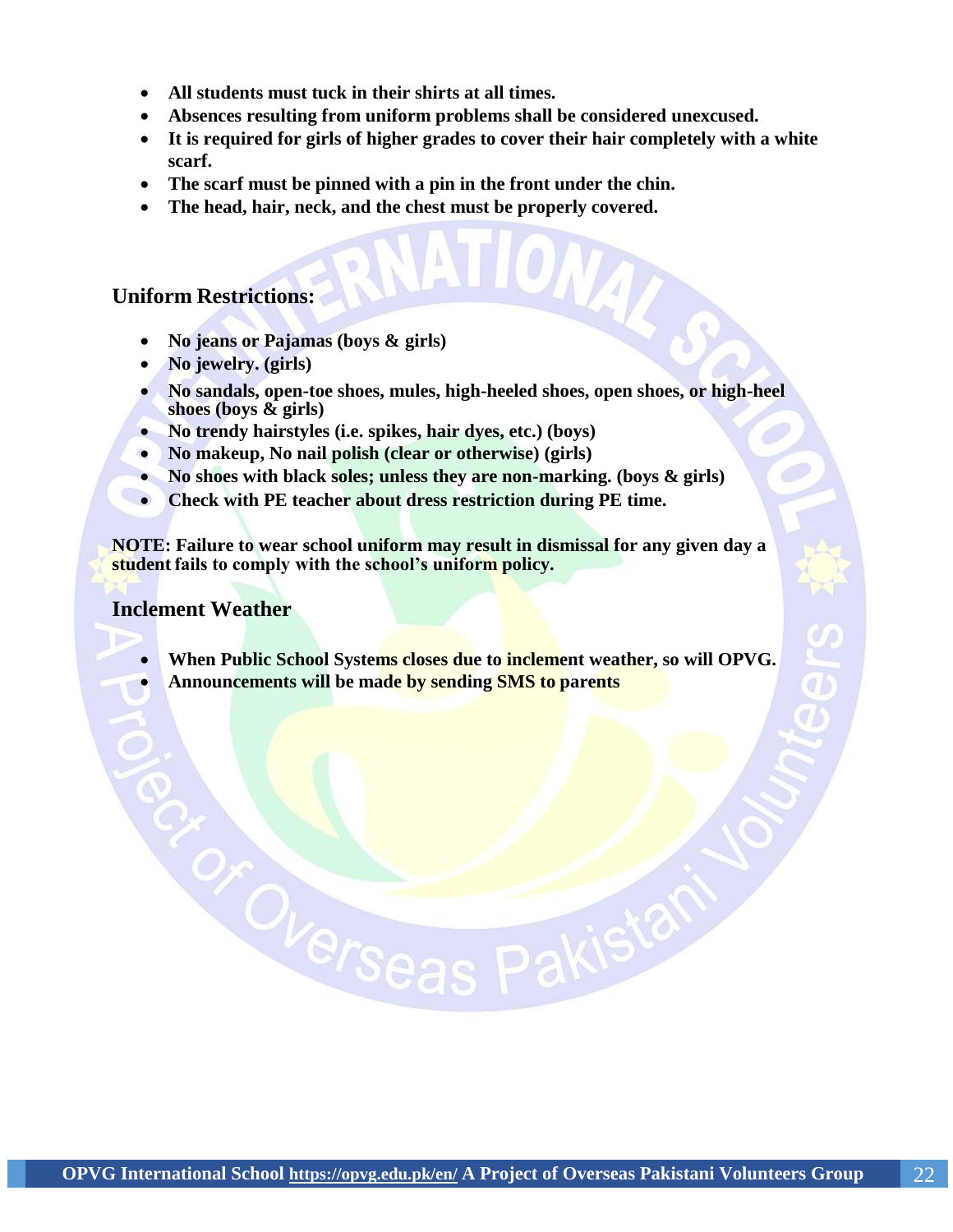# **Health & Safety Emergency**

- **The principal is authorized to call off the school in case of emergency.**
- **Students shall be sent to the office if they are vomiting, or have a fever, or an injury.**
- **Parents are immediately contacted to pick up the sick or injured student.**
- **A child who has any of the following diseases shall be excluded from the school until a written release is obtained from local hospital or from a private physician:**
	- 1. **Malaria example**
	- 2. **Hepatitis**

#### **Accident/Injury at School**

**The school is not equipped to handle serious medical problems. When a student is injured, the school shall notify the parents or other persons listed on the emergency form on file with the school. The staff member under whose supervision the accident occurred shall record the essential information on the student accident/injury referral form and submit it to the school Principal. All accidents, however slight, which occur to students at OPVGR or on the way to or from the school, shall be reported on the student accident/injury referral form**

# **Administering Medication**

- **The school policy prohibits school staff from administering any medication, even aspirin and cough drops, to students without the written permission from the parents and written directions from the physician.**
- **Before any medication is administered to the child the school office shall check to make sure the parent has filed a "Request to Administer Medication." Medication shall be administered precisely as described on that form by the physician.**

# **Fire Drills and Emergency Evacuation Procedure**

- **Each class must become skilled in getting organized quickly at the first signal of a fire drill so as to move in a quiet and orderly manner to exit the building from the classroom, the library, or the gym.**
- **Emergency evacuation plans are posted in each classroom near the doorway.**

**School Insurance**

- **OPVG is absolved from the responsibility for injuries the student may incur at the school, on school trips, or at school sponsored events of any kind, provided that the school has exercised reasonable care.**
- **Please feel free to contact the Principal's office if you have any questions/comments, or need any assistance.**